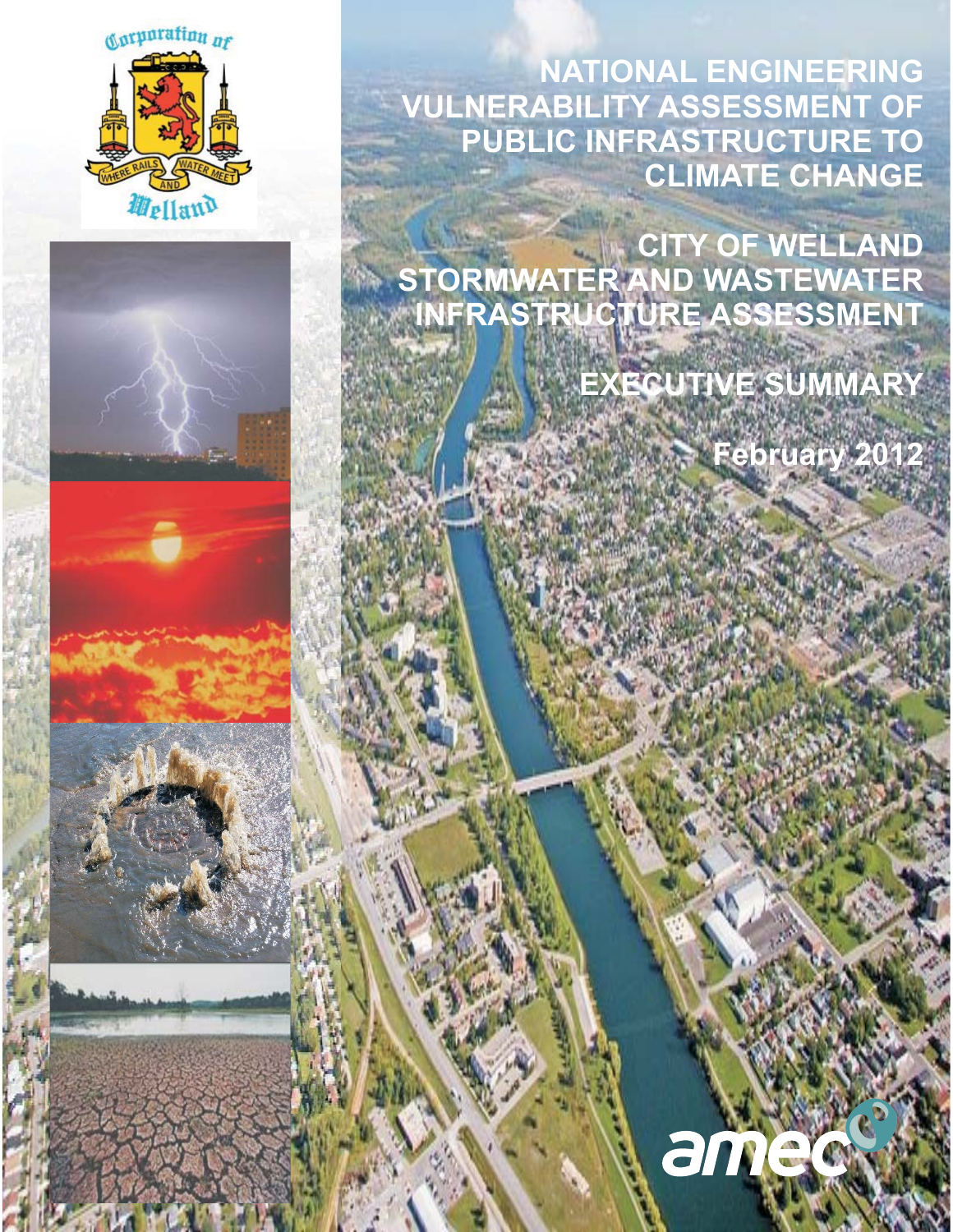

## **NATIONAL ENGINEERING VULNERABILITY ASSESSMENT OF PUBLIC INFRASTRUCTURE TO CLIMATE CHANGE**

### **CITY OF WELLAND STORMWATER AND WASTEWATER INFRASTRUCTURE ASSESSMENT**

**EXECUTIVE SUMMARY** 

Report No.: TP111002-001

Prepared by:

**AMEC Environment & Infrastructure**  (a Division of AMEC Americas Limited) 3215 North Service Road Burlington, Ontario, Canada L7N 3G2



February 2012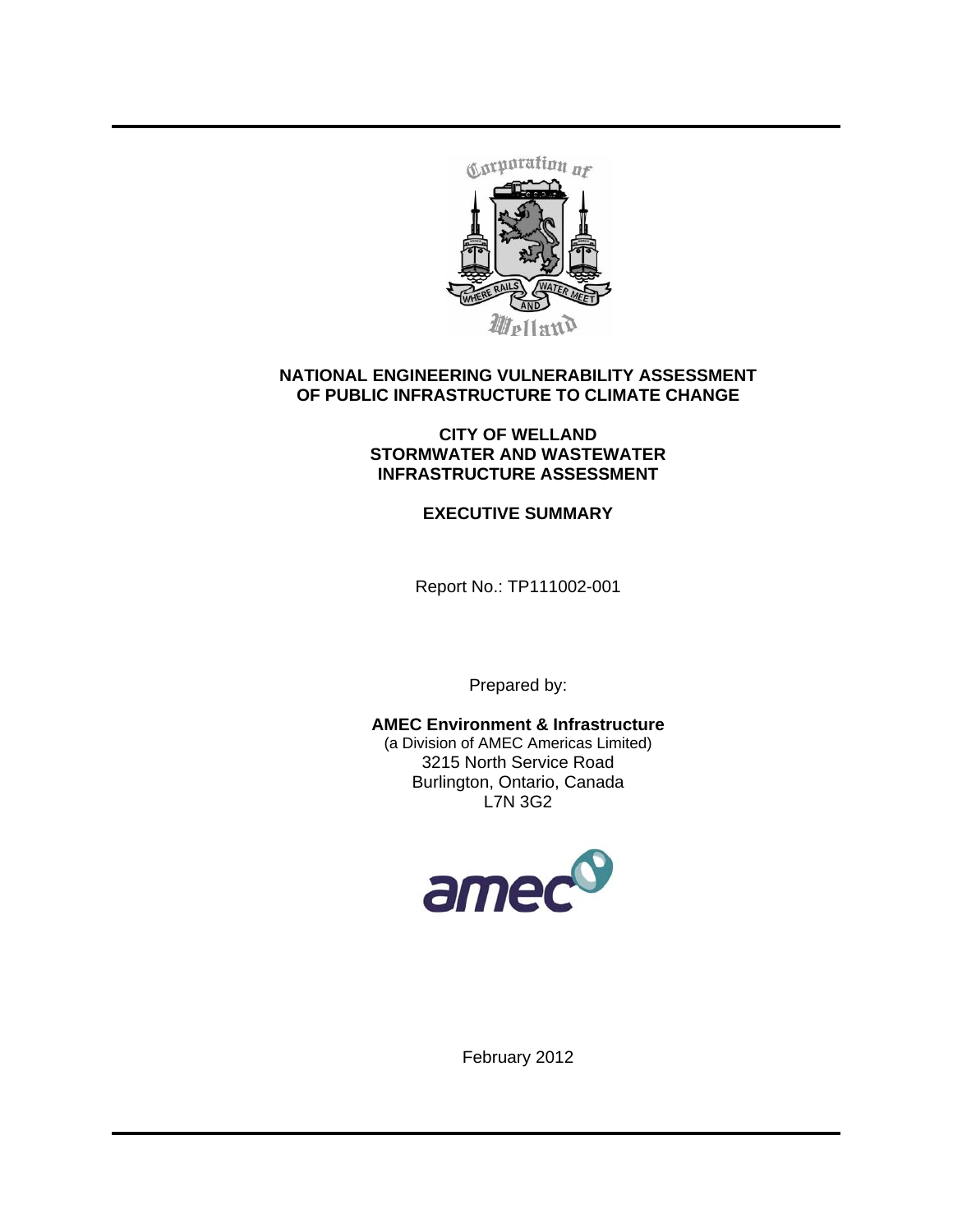

Approvals

## **APPROVALS**

Prepared by: Peter Nimmrichter, M. Eng., P. Eng. Prepared by: Date Ben Harding, P.E.

February 14, 2012

Reviewed by: Ron Scheckenberger, P. Eng. Project Manager

February 14, 2012 Date

| Rev. | <b>Description</b>  | <b>Prepared By</b> | <b>Checked</b> | <b>Date</b>   |
|------|---------------------|--------------------|----------------|---------------|
| 001  | <b>Final Report</b> | PN, BH             | <b>RS</b>      | February 2012 |
|      |                     |                    |                |               |
|      |                     |                    |                |               |
|      |                     |                    |                |               |
|      |                     |                    |                |               |
|      |                     |                    |                |               |
|      |                     |                    |                |               |
|      |                     |                    |                |               |
|      |                     |                    |                |               |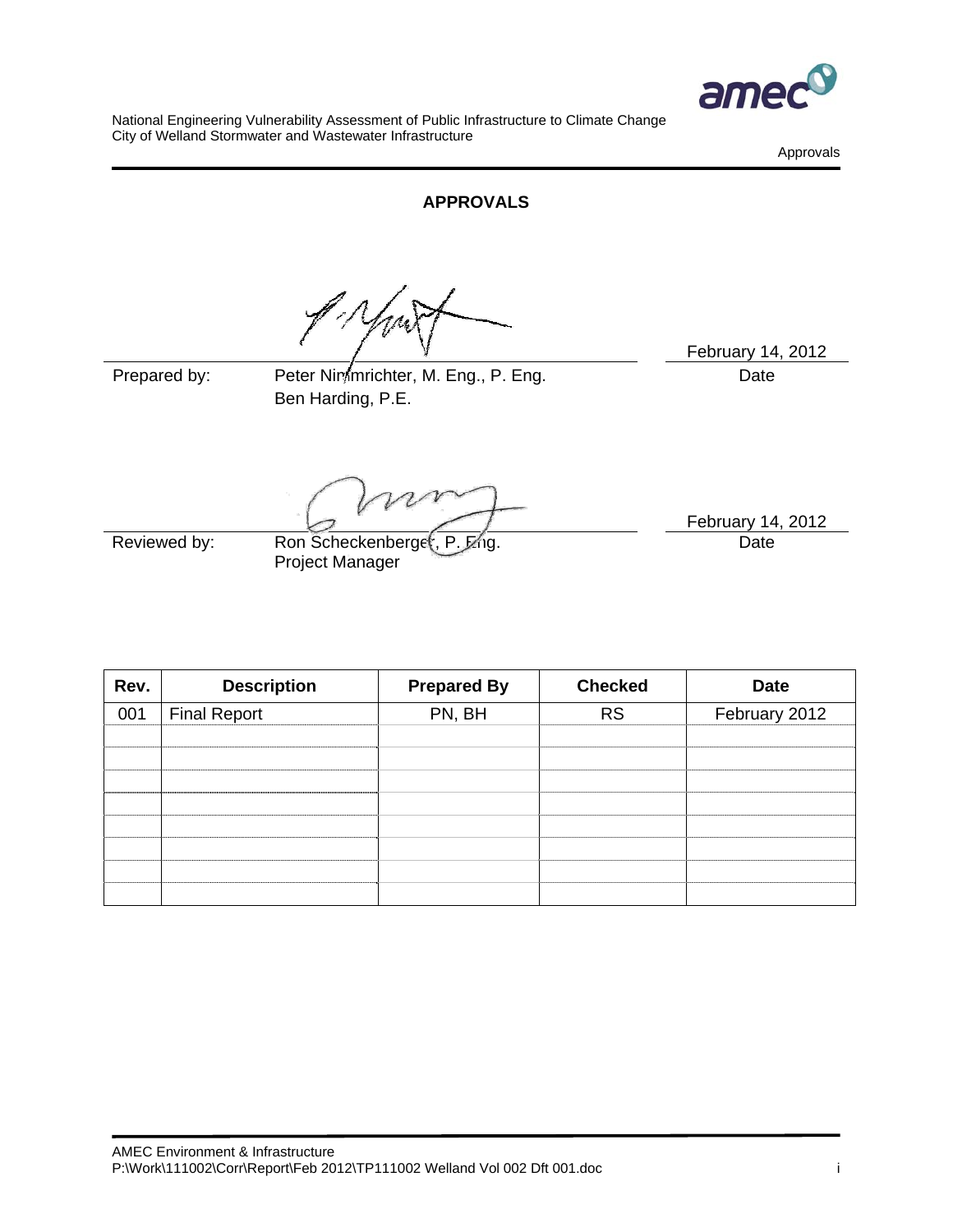

Distribution Record

# **DISTRIBUTION RECORD**

|          | <b>Name</b>       | <b>Title/Location</b>                                                    | <b>Revision</b> |              |   |   |  |  |  |  |  |  |
|----------|-------------------|--------------------------------------------------------------------------|-----------------|--------------|---|---|--|--|--|--|--|--|
| Copy No. |                   |                                                                          |                 | $\mathbf{2}$ | 3 | 4 |  |  |  |  |  |  |
| 1, 2     | L. Widdifield     | Client:<br>City of Welland                                               | X               |              |   |   |  |  |  |  |  |  |
| $3 - 7$  | D. Lapp           | <b>Engineers Canada</b>                                                  | X               |              |   |   |  |  |  |  |  |  |
| 8, 9     | H. Jun            | Ministry of Environment                                                  | X               |              |   |   |  |  |  |  |  |  |
| 10       | R. Scheckenberger | Project Manager:<br><b>AMEC Environment &amp; Infrastructure</b>         | X               |              |   |   |  |  |  |  |  |  |
| 11       | P. Nimmrichter    | Project Engineer:<br><b>AMEC Environment &amp; Infrastructure</b>        | X               |              |   |   |  |  |  |  |  |  |
| 12       | File              | <b>Document Control:</b><br><b>AMEC Environment &amp; Infrastructure</b> | Χ               |              |   |   |  |  |  |  |  |  |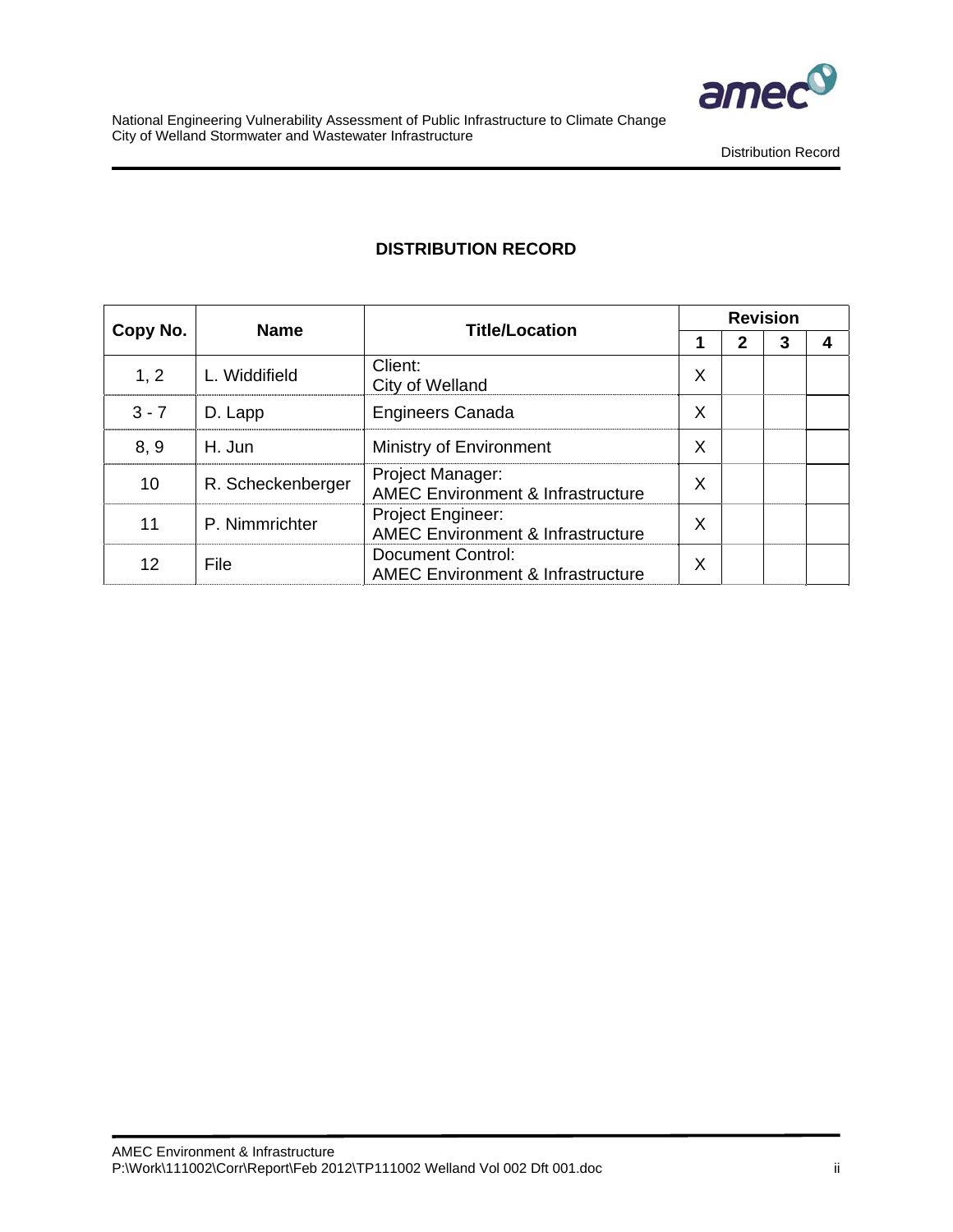

Executive Summary

## **EXECUTIVE SUMMARY**

Infrastructure, whether built, human or natural, is critically important to individuals and communities. The purpose of infrastructure is to protect the life, health, and social welfare of all of its inhabitants from the weather elements, to host economic activities and to sustain aesthetic and cultural values. When infrastructure fails under extreme weather conditions and can no longer provide services to communities, the result is often a disaster. As the climate changes, it is likely that risks for infrastructure failure will increase as weather patterns shift and extreme weather conditions become more variable and regionally more intense. Since infrastructure underpins so many economic activities of societies, these impacts will be significant and will require adaptation measures.

Even though municipalities share responsibilities associated with infrastructure with other levels of government, any effect of climate change is ultimately experienced locally, even if its origins are outside local jurisdictions, such as disruption of electrical power or fuel supply.

The degree to which a municipality is able to deal with the impact of climate change is often referred to as "adaptive capacity" or "the ability of a system to adjust to climate change (including climate variability and extremes) to moderate potential damages, to take advantage of opportunities, or to cope with consequences" (Intergovernmental Panel on Climate Change, 2001). The vulnerability of infrastructure systems needs to be assessed as part of municipal risk management and decision making. This also helps determine the level of adaptation required as a means of mitigating climate change vulnerability. Understanding the level of vulnerability also contributes to better, more informed decision-making and policy development by providing a basis for establishing priorities.

Engineers Canada established the Public Infrastructure Engineering Vulnerability Committee (PIEVC) to oversee a national engineering assessment of the vulnerability of Canadian public infrastructure to changing climate conditions. PIEVC developed a protocol in 2005 to guide vulnerability assessments. The Protocol is a procedure to systematically gather and examine available data in order to develop an understanding of the relevant climate effects and associated interactions with infrastructure.

The present study, which includes both an application of the PIEVC climate change vulnerability assessment protocol and an update of the City of Welland's vintage Intensity-Duration-Frequency (IDF) rainfall data, is a co-operative initiative between the City of Welland, Region of Niagara, PIEVC and the Ontario Ministry of Environment. Members of the PIEVC Climate Change Vulnerability Risk Assessment for Municipal Stormwater and Wastewater Infrastructure Steering Committee include the organizations named above plus WaterSmart Niagara, Engineers Canada, Great Lakes and St. Lawrence Cities Initiative, and Environment Canada. The results from this and other studies have been, and will be, used by PIEVC to establish a Canada-wide vulnerability assessment for buildings, roads, stormwater and wastewater, and water resources.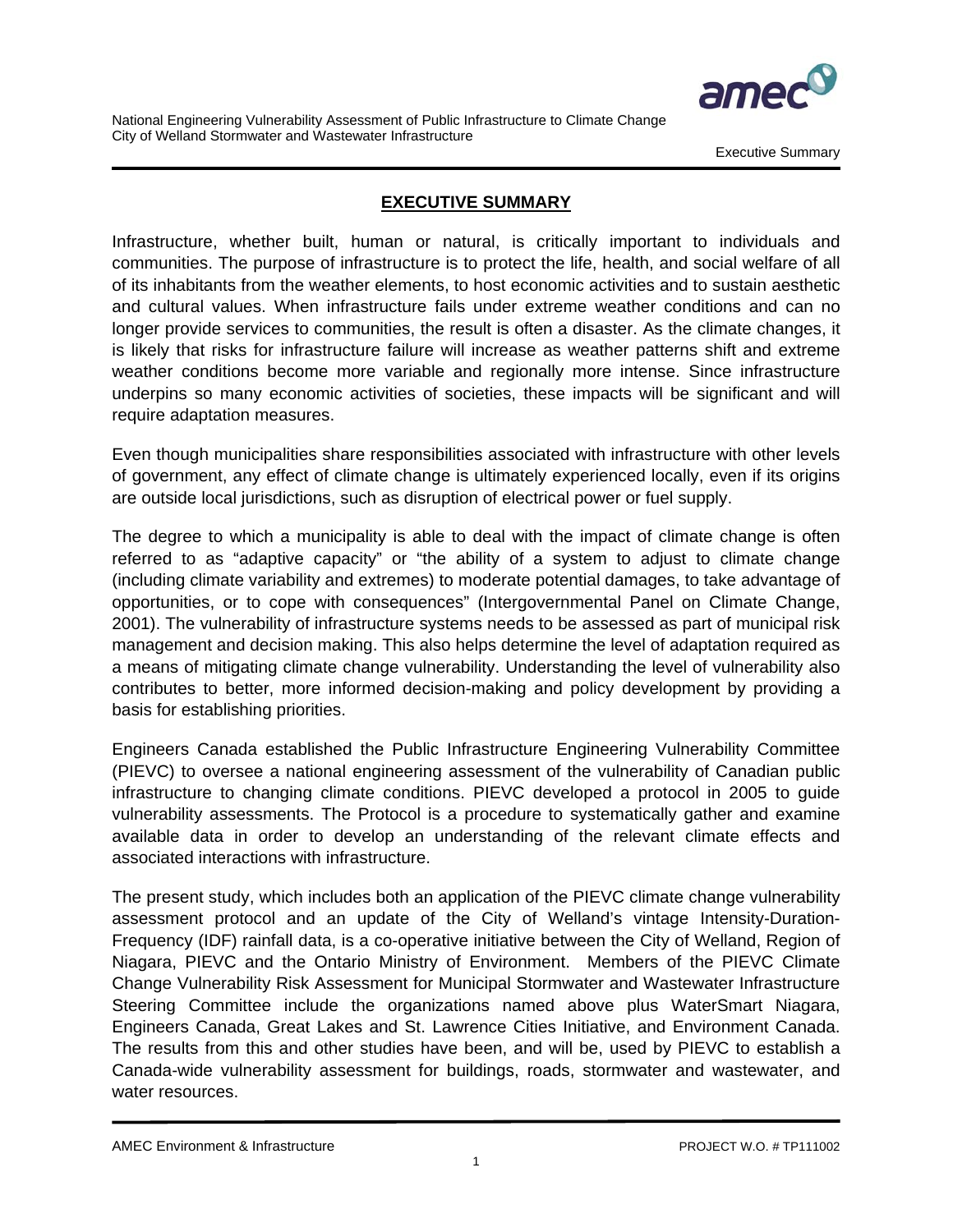

Executive Summary

The principal objective of this study is to identify those components of the City of Welland's wastewater and surface drainage collection systems that are at risk of failure, damage and/or deterioration from extreme climatic events or significant changes to baseline climate design values. The nature and relative levels of risk are to be determined in order to establish priorities for remedial action. The assessment of vulnerability was based on the April 2009 PIEVC Protocol, premised on two future time frames, namely: 2020 and 2050. A visual outline of the PIEVC Protocol's five (5) step process is outlined below.

Step 1 – Project Definition identified the focus infrastructure for this study, namely; the stormwater and wastewater collection



systems in the City of Welland and the Regional Municipality of Niagara's trunk level wastewater collection system and wastewater treatment plant (WWTP) that serves Welland.

Step 2 – Data Gathering and Sufficiency focused on describing aspects of the subject infrastructure that will be assessed with relevant climate change parameters. Identification of the infrastructure components to be considered for evaluation has focused on:

- what are the infrastructure components of interest to be evaluated
- number of physical elements and location(s)
- other potential engineering / technical considerations
- operations and maintenance practices and performance goals

Summary information regarding the storm and sanitary systems is below:

| <b>Descriptor</b>    | <b>Storm</b>                    | <b>Sanitary/Combined</b>                     |
|----------------------|---------------------------------|----------------------------------------------|
| # of Pipes           | 1717 (Laterals)<br>2906 (Mains) | 17161 (Laterals)<br>3789 (Mains)             |
| <b>Total Length</b>  | 186 km                          | 268 km                                       |
| Maximum Size         | 3000 mm                         | 2700 mm                                      |
| Minimum Size         | 150 mm                          | $125 \text{ mm}$                             |
| Average Age of Pipes | 30 years                        | 42 years (Sanitary)<br>66 years (Combined)   |
| <b>Oldest Pipes</b>  | 106 years                       | 111 years (Sanitary)<br>110 years (Combined) |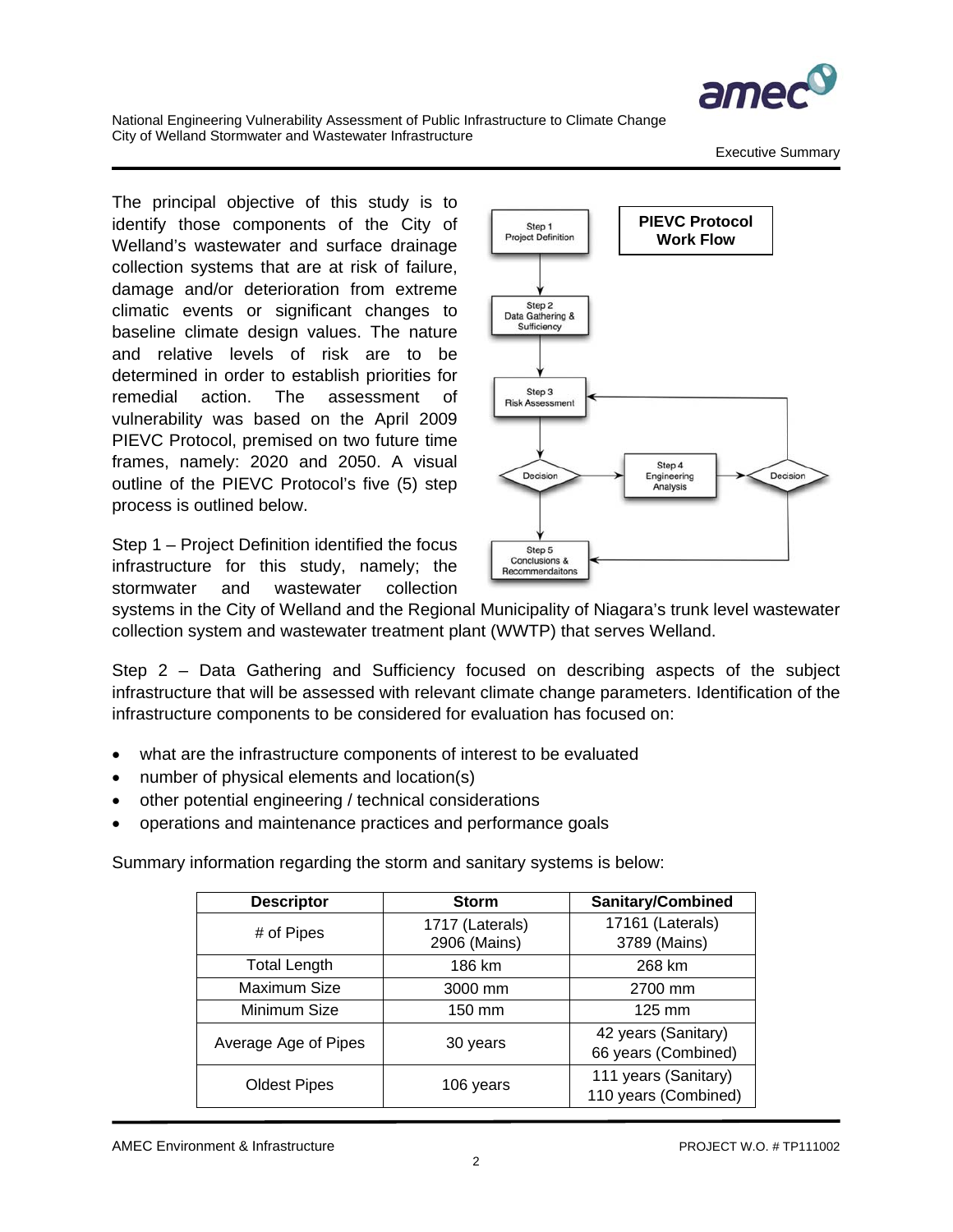

The existing wastewater treatment plant services Welland and the communities of Pelham, Port Robinson, and South Thorold, in addition to a number of non-residential sources. The Welland WWTP consists of a conventional activated sludge plant with effluent filtration, a parallel physical chemical treatment plant to provide treatment of storm flows, effluent disinfection by chlorination followed by de-chlorination, and biosolids stabilization in a two stage mesophilic anaerobic digestion process. Stabilized biosolids are stored on site prior to being hauled to the Region's centralized biosolids processing and storage facility at Garner Road. Treated effluent is discharged to the Welland River, a sensitive receiver tributary to the Niagara River.

In addition to the physical infrastructure, the following operational aspects of the subject infrastructure were also considered:

- Administration/Personnel Transportation (primarily related to supplies delivery)
- 
- Power Communications

The second part of Step 2 focused on identification of relevant climate information both existing/historic data and future projected climate. The objectives of the climate analysis and projections component of this assessment were to:

- establish a set of climate parameters describing climatic and meteorological phenomena relevant to the City of Welland, and;
- establish a general probability of occurrence of each climate phenomena, both historically and in the future.

This effort focused on the following climate phenomenon:

- High/Low Temperature Snow Accumulation
- 
- Extreme Diurnal Temperature Variability Lightning
- Freeze Thaw Cycles  **Hail Storm**
- 
- Daily Total Rainfall  **High Winds**
- Winter Rain  **Tornado**
- 
- 
- 
- Heat & Cold Waves Blowing Snow/Blizzard
	-
	-
- Heavy Rain **Hurricane/Tropical Storm** 
	-
	-
- Freezing Rain Drought/Dry Period
- Ice Storm Heavy Fog

Additional issues reviewed for this assessment included Lake Erie water levels, local groundwater levels and flooding of the Welland River.

Some general outcomes from this assessment included:

• The number of days per year with temperatures exceeding  $35^{\circ}$ C is expected, on average, to remain unchanged from historic norms through the 2020 period. However, further into the future, through 2050, significant increases of about 4 time's present occurrence are projected.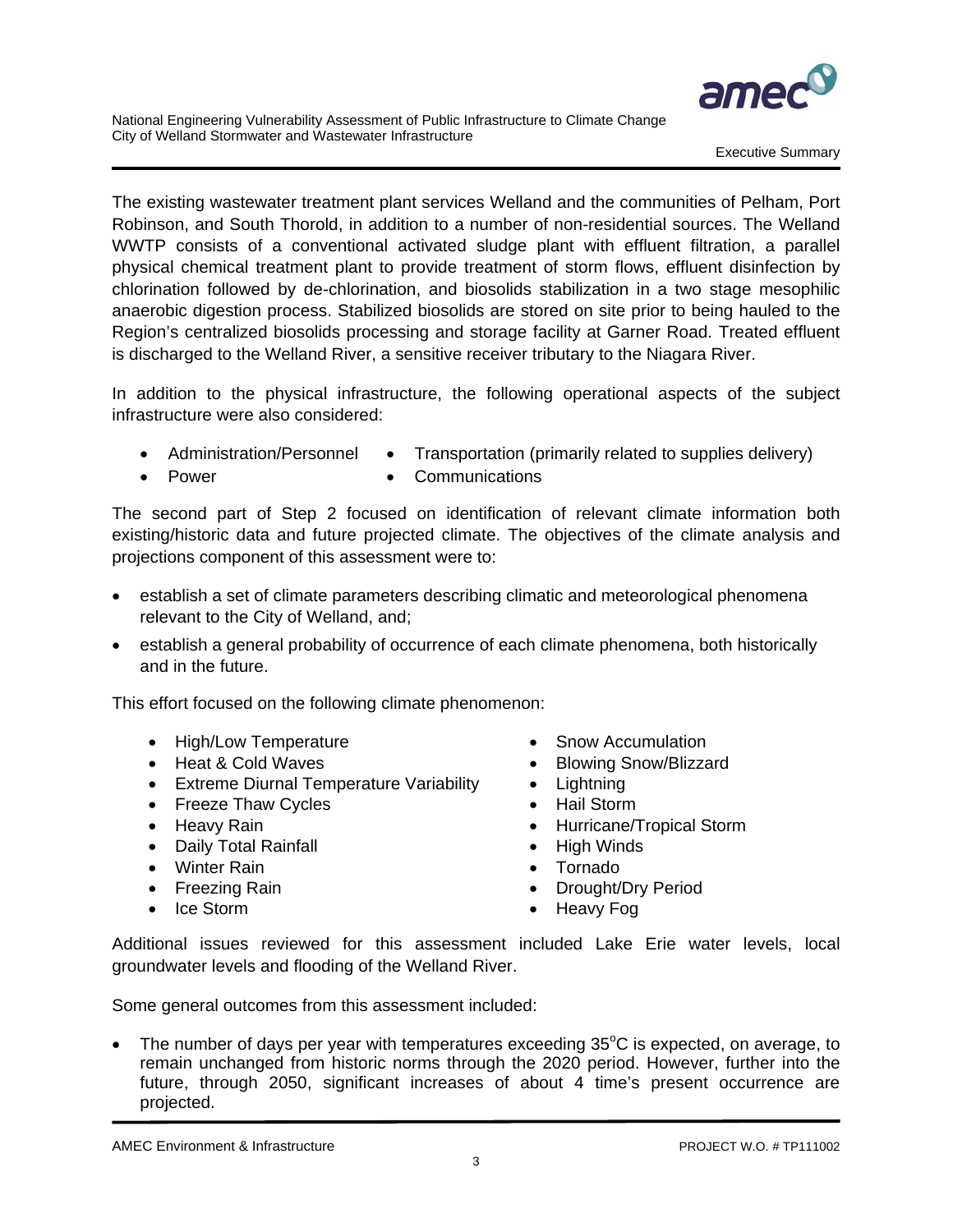

- The number of days per year with temperatures below -20 $^{\circ}$ C will, on average, be in steady decline through 2050.
- The occurrence of heat waves (three or more consecutive days when the maximum temperature is 32°C or higher) is projected to remain static through 2020 but marginally increase through 2050.
- Days per year experiencing a freeze/thaw cycle (a maximum daily temperature above 0°C and a minimum temperature below 0°C) are in decline.
- Rainfall is expected to increase. This includes postulated increases in the occurrence of winter rain events and increases in the severity of individual rain events.
- An almost doubling of the occurrence of drought/dry periods (defined as 10 or more consecutive days without measurable precipitation) is projected through 2020.

The second objective of this study was the update the City of Welland's 1960's vintage Intensity Duration Frequency (IDF) rainfall curves. This objective was extended to also include development of future IDF data for the project time periods (2020 and 2050). The review of a compendium of past, present and future IDF data would establish appropriate direction for redefinition of rainfall design standards for the City of Welland.

The approach selected for the development of projected IDF data used a statistical model that derives the sensitivity of extreme precipitation to climate conditions from the historical climate information for the City. In this case, the historical climate was characterized by observations of temperature and precipitation at the Port Colborne weather station; the nearest to Welland with available data. The statistical model was fitted to the local climate data and the historical monthly precipitation maxima using a form of regression. Information about future temperature and precipitation was obtained from Global Climate Model (GCM) output. Each of 112 GCM runs established projected future time series of *change* in temperature and precipitation. These changes were used to adjust the historical record of temperature and precipitation to reflect future conditions. This produced 112 future climate scenarios that were based on the historical record but which reflected the projected future change in climate. This methodology is referred to as the *delta* approach.

The statistical model of extreme precipitation was then run against each of these adjusted records to obtain estimates of climate-impacted extreme precipitation intensities for each of the nine durations (5, 10, 15, and 30 minutes and 1, 2, 6, 12, and 24 hours) and six return periods (2, 5, 10, 25, 50, and 100 year). These estimates reflect the bias in the statistical model, so one more run of the statistical model was made against the average historical climate conditions to provide a baseline set of extreme precipitation intensities and this set of baseline intensities was compared against each of the 112 estimates of climate-impacted intensities to determine the *change* in intensity attributable to the change in climate. These changes were then applied to the values in the historical IDF curve to obtain the final projected values of precipitation intensity.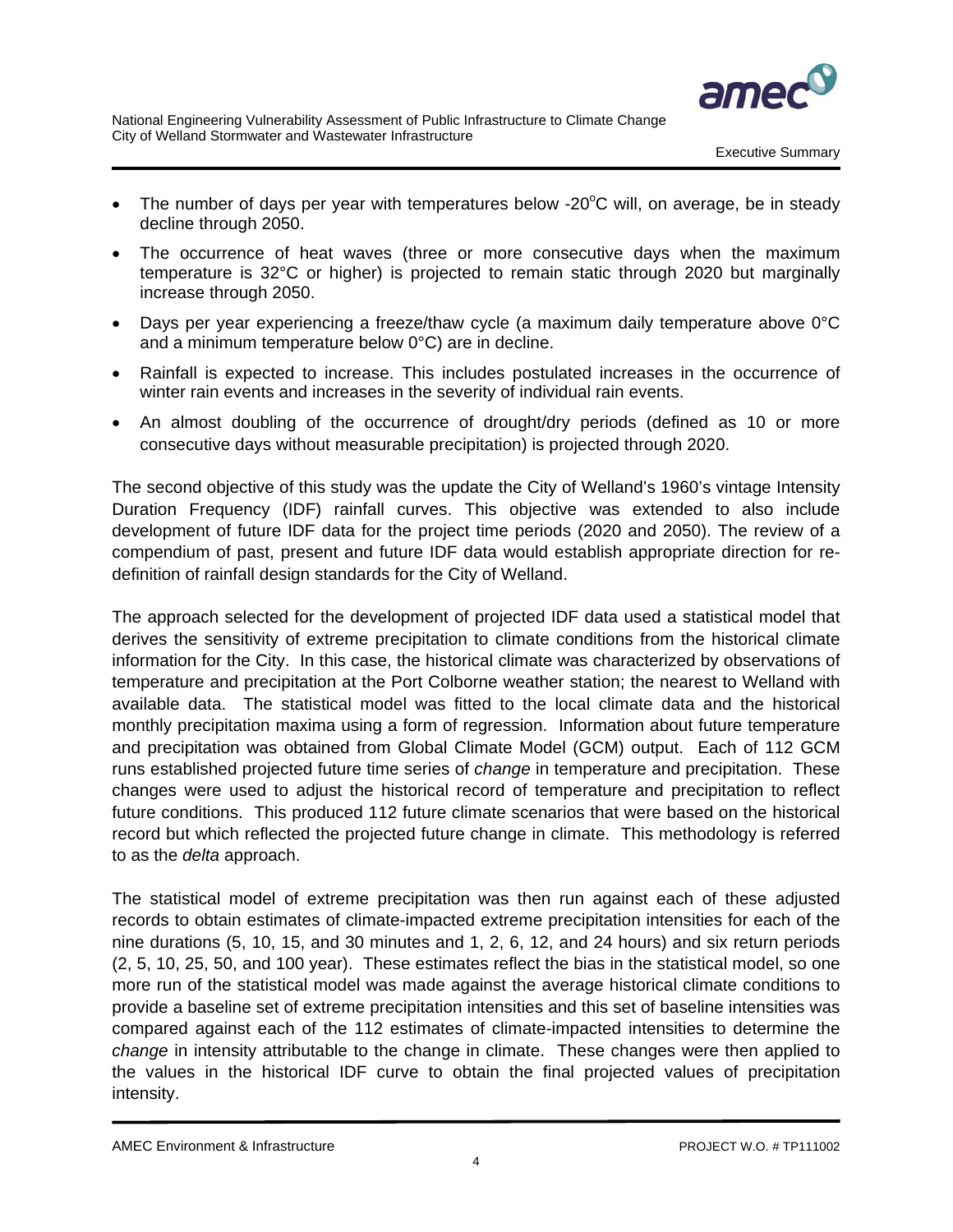

The 112 projections used to characterize future climate conditions produced an equal number of estimates of projected precipitation intensities. These results were then used to develop mean, maximum and 90<sup>th</sup> percentile non-exceedance values of precipitation intensity for each duration and return interval making up a standard IDF curve.

A comparison between the 1963 City of Welland and 2000 Environment Canada IDF data for Port Colborne weather station and the projected future IDF data (for 2020 and 2050) for the 2 year design rainfall event (the current municipal standard for stormwater system design) is presented in the following tables. As noted in the tables, the 1963 IDF values for shorter duration events are conservative even through future periods when compared with average results. Future period maximum IDF values are consistently greater than the corresponding 1963 values with some increases greater than 20%. The comparison of future IDF values with the 2000 Environment Canada IDF data for Port Colborne weather station shows consistent increases for all durations across all scenarios with maximum increases (as much as 54%) associated with shorter duration events.

|                 |      | Comparison of Current and Projected Rainfall Intensities to 1963 Values |         |                                |         |         |                                |         |  |  |  |  |  |  |  |  |
|-----------------|------|-------------------------------------------------------------------------|---------|--------------------------------|---------|---------|--------------------------------|---------|--|--|--|--|--|--|--|--|
| <b>Duration</b> |      |                                                                         |         | 2020                           |         | 2050    |                                |         |  |  |  |  |  |  |  |  |
|                 | 1963 | 2000                                                                    | average | 90 <sup>th</sup><br>percentile | maximum | average | 90 <sup>th</sup><br>percentile | maximum |  |  |  |  |  |  |  |  |
| 10 minute       | 100% | 82%                                                                     | 91%     | 98%                            | 115%    | 94%     | 104%                           | 122%    |  |  |  |  |  |  |  |  |
| 15 minute       | 100% | 82%                                                                     | 91%     | 97%                            | 113%    | 94%     | 103%                           | 119%    |  |  |  |  |  |  |  |  |
| 30 minute       | 100% | 88%                                                                     | 96%     | 105%                           | 121%    | 100%    | 111%                           | 124%    |  |  |  |  |  |  |  |  |
| 1 hour          | 100% | 97%                                                                     | 110%    | 108%                           | 117%    | 82%     | 112%                           | 112%    |  |  |  |  |  |  |  |  |
| 4 hour          | 100% | 99%                                                                     | n/a     | n/a                            | n/a     | n/a     | n/a                            | n/a     |  |  |  |  |  |  |  |  |
| 6 hour          | 100% | 109%                                                                    | 110%    | 111%                           | 118%    | 80%     | 112%                           | 116%    |  |  |  |  |  |  |  |  |
| 10 hour         | 100% | 143%                                                                    | n/a     | n/a                            | n/a     | n/a     | n/a                            | n/a     |  |  |  |  |  |  |  |  |

|           | <b>Comparison of Projected Rainfall Intensities to 2000 Values</b> |         |                  |         |         |            |         |  |  |  |  |  |  |  |
|-----------|--------------------------------------------------------------------|---------|------------------|---------|---------|------------|---------|--|--|--|--|--|--|--|
| Duration  |                                                                    |         | 2020             |         | 2050    |            |         |  |  |  |  |  |  |  |
|           | 2000                                                               | average | 90 <sup>th</sup> | maximum | average | 90th       | maximum |  |  |  |  |  |  |  |
|           |                                                                    |         | percentile       |         |         | percentile |         |  |  |  |  |  |  |  |
| 5 minute  | 100%                                                               | 112%    | 122%             | 144%    | 117%    | 130%       | 154%    |  |  |  |  |  |  |  |
| 10 minute | 100%                                                               | 110%    | 119%             | 139%    | 114%    | 126%       | 148%    |  |  |  |  |  |  |  |
| 15 minute | 100%                                                               | 111%    | 118%             | 137%    | 114%    | 125%       | 146%    |  |  |  |  |  |  |  |
| 30 minute | 100%                                                               | 110%    | 119%             | 137%    | 113%    | 126%       | 141%    |  |  |  |  |  |  |  |
| 1 hour    | 100%                                                               | 110%    | 119%             | 139%    | 114%    | 128%       | 143%    |  |  |  |  |  |  |  |
| 2 hour    | 100%                                                               | 110%    | 120%             | 139%    | 114%    | 128%       | 143%    |  |  |  |  |  |  |  |
| 6 hour    | 100%                                                               | 110%    | 123%             | 145%    | 116%    | 129%       | 150%    |  |  |  |  |  |  |  |
| 12 hour   | 100%                                                               | 103%    | 113%             | 134%    | 106%    | 120%       | 136%    |  |  |  |  |  |  |  |
| 24 hour   | 100%                                                               | 110%    | 118%             | 138%    | 110%    | 124%       | 142%    |  |  |  |  |  |  |  |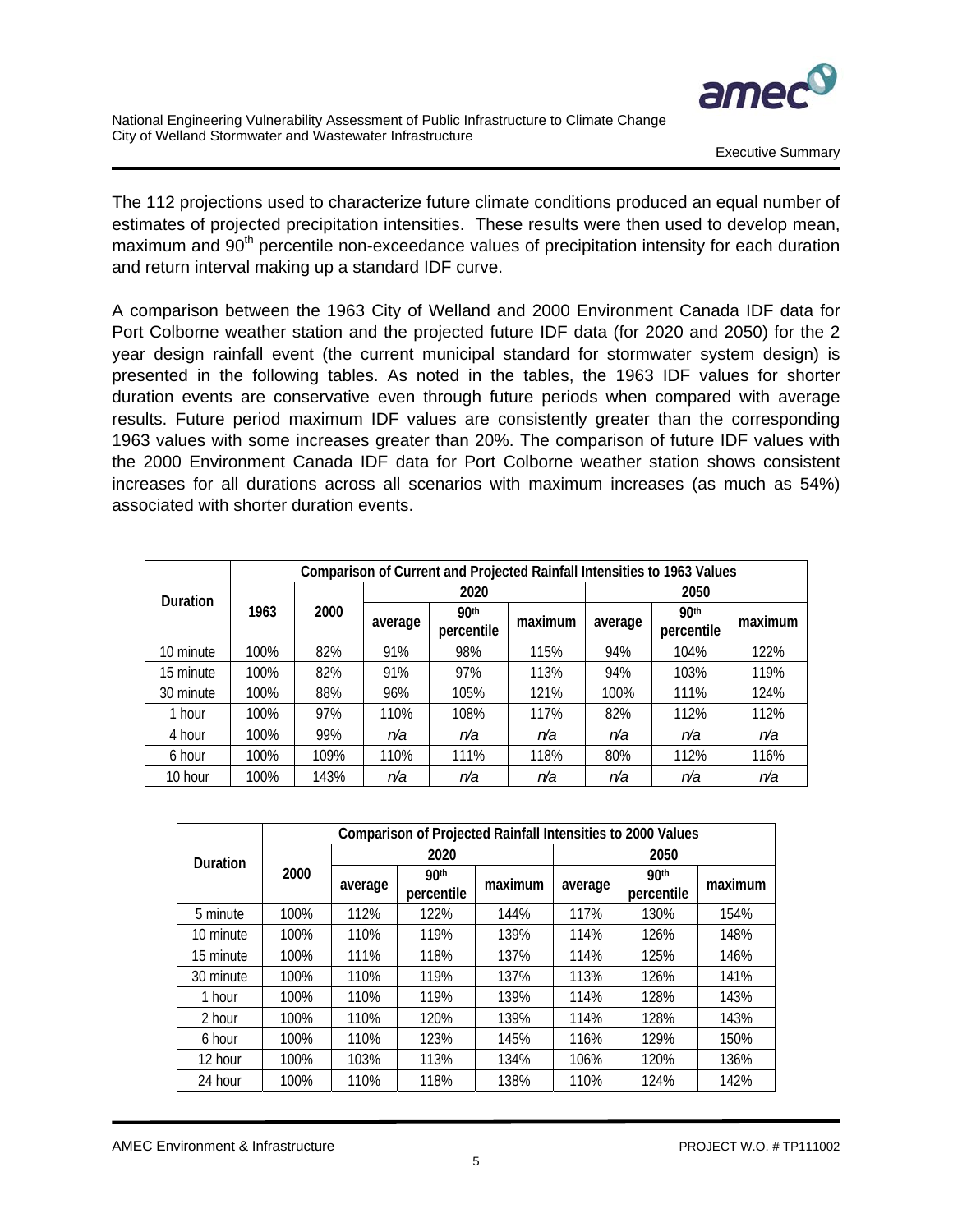

Executive Summary

Step 3 of the PIEVC Protocol involved the identification of infrastructure components which are likely to be sensitive to changes in specific climate phenomenon focusing on qualitative assessments as a means of prioritizing more detailed Evaluation Assessments. In other words, professional judgment and experience are used to determine the likely effect of individual climate events on individual components of infrastructure. To achieve this objective, the Protocol uses an assessment matrix process to assign an estimated probability and an estimated severity to each potential interaction. This evaluation was completed during the Risk Assessment Workshop which was held at the offices of the City of Welland on May 18, 2011. This gathering brought together representatives from the City of Welland, Regional Municipality of Niagara, Ministry of Environment, Engineers Canada, Credit Valley Conservation, INRS (Institut national de la recherche scientifique) University and the AMEC Project Team.

The objectives of the workshop included:

- learning more about interactions between infrastructure components and weather events;
- identifying anecdotal evidence of infrastructure responses to weather events;
- discussing other factors that may affect infrastructure capacity;
- identifying actions that could address climate effects,
- Identifying and documenting the local perspective relevant to the subject infrastructure.

The PIEVC Protocol defines a risk ranking scheme of High, Medium and Low. As an outcome of the Risk Assessment Workshop no infrastructure/climate relationships were identified in the High risk category. Infrastructure/climate relationships in the Medium category were identified primarily with a focus to define impacts from projected increases in rainfall events. Other issues related to personnel and increasing average temperature and supply delivery during extreme weather were also identified.

Step 4 focused on the determination of adaptive capacity. Specifically, if the climate changes as described in Step 2, does the subject infrastructure have adaptive capacity available to meet the desired performance criterion? If the adaptive capacity is determined not to exist, this evaluation determined the additional capacity required to meet the desired performance criteria, again if the climate changes as described in Step 2. This analysis was conducted as a "desktop" exercise focused on the:

- Wastewater/combined collection system using Ministry of Environment Procedure F-5-5 as the performance criteria; and,
- Stormwater collection system using the current 2 year Municipal Standard design rainfall event as the performance criteria.

Both systems were identified to have capacity deficits based on this assessment, although the deficit associated with the stormwater system is less than that associated with the wastewater system.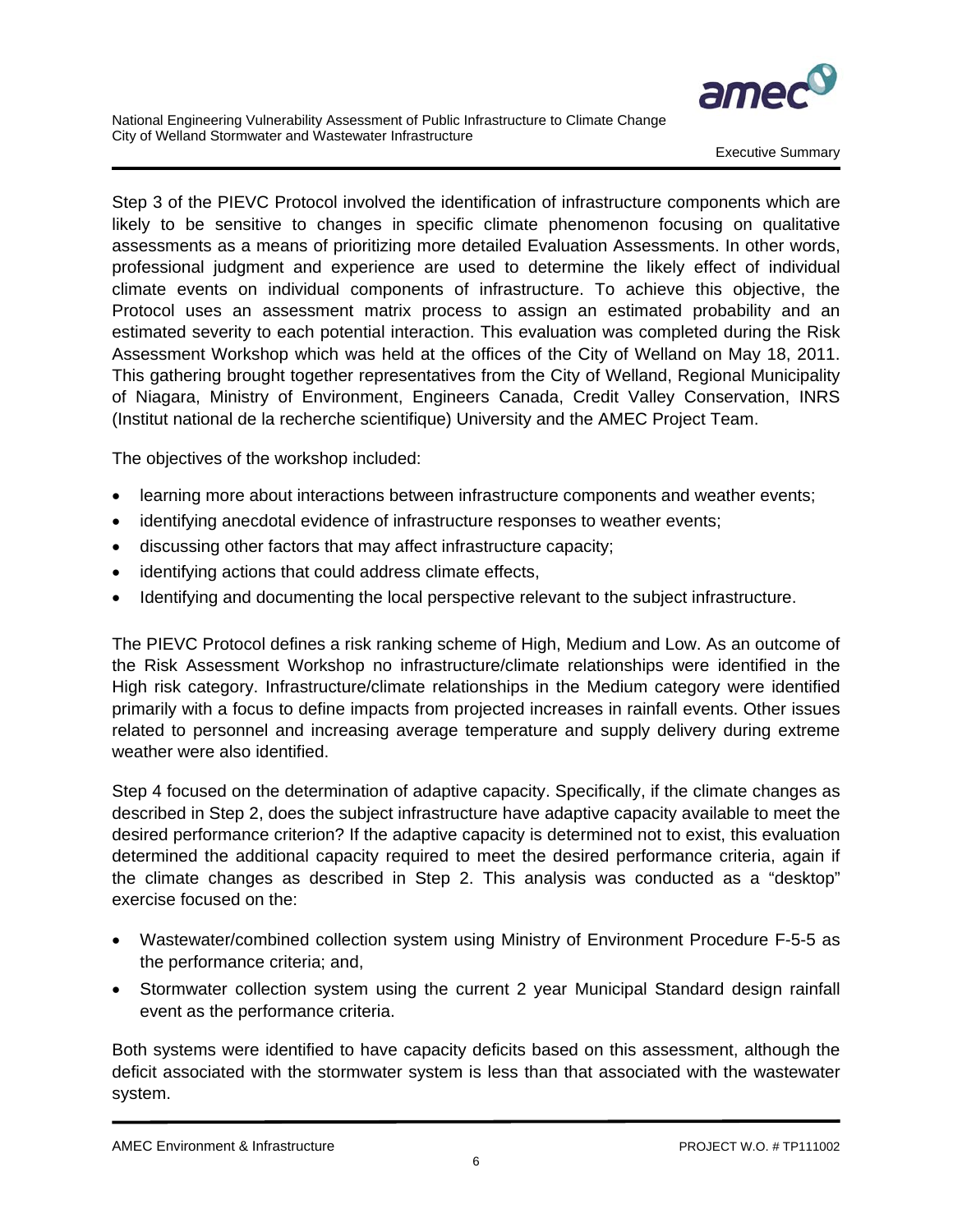

Step 5 details infrastructure-specific recommendations on adaptive measures, such that the desired performance criteria are met in those circumstances where Steps 3 and 4 have indicated insufficient adaptive capacity. The recommendation categories, based on the PIEVC protocol, are as follows:

- Remedial engineering or operations action required
- Management action required
- Additional study or data required
- No further action required.

 Additional parameters associated with the recommendations included a suggested time frame for implementation, an anticipated cost range associated with implementation of the recommendation, and a suggestion as to involvement of level(s) of government (i.e., the City of Welland and/or the Region of Niagara) most appropriate to implement the particular recommendation.

A total of forty-four (44) recommendations were made. The following summaries provide an overview of these recommendations and the complete listing of recommendations is provided in Table 1.

| <b>Action Classifications</b>                                                         | # of<br>recommendations |
|---------------------------------------------------------------------------------------|-------------------------|
| Additional Study as a prerequisite for<br><b>Management Action</b>                    |                         |
| Additional Study as a prerequisite for<br>Management and/or Operational Action        | 6                       |
| Additional Study as a prerequisite for<br><b>Remedial Action</b>                      | 2                       |
| Additional Study as a prerequisite for<br>Remedial Action and/or Management<br>Action | 21                      |
| Management Action                                                                     | 12                      |
| Management and/or Operational Action                                                  | 2                       |

| <b>Recommendation</b><br><b>Cost Range</b> | # of<br>recommendations | Implementation<br><b>Time Frame</b> | # of<br>recommendations |
|--------------------------------------------|-------------------------|-------------------------------------|-------------------------|
| $<$ \$100,000                              | 33                      | ASAP                                |                         |
| \$100,000 to \$500,00                      |                         | Short                               | 13                      |
| $$500,000+$                                |                         | <b>Medium</b>                       | 19                      |

| Recommended<br><b>Action by</b> | # of<br>recommendations |
|---------------------------------|-------------------------|
| City                            | 12                      |
| Region                          |                         |
| City & Region                   |                         |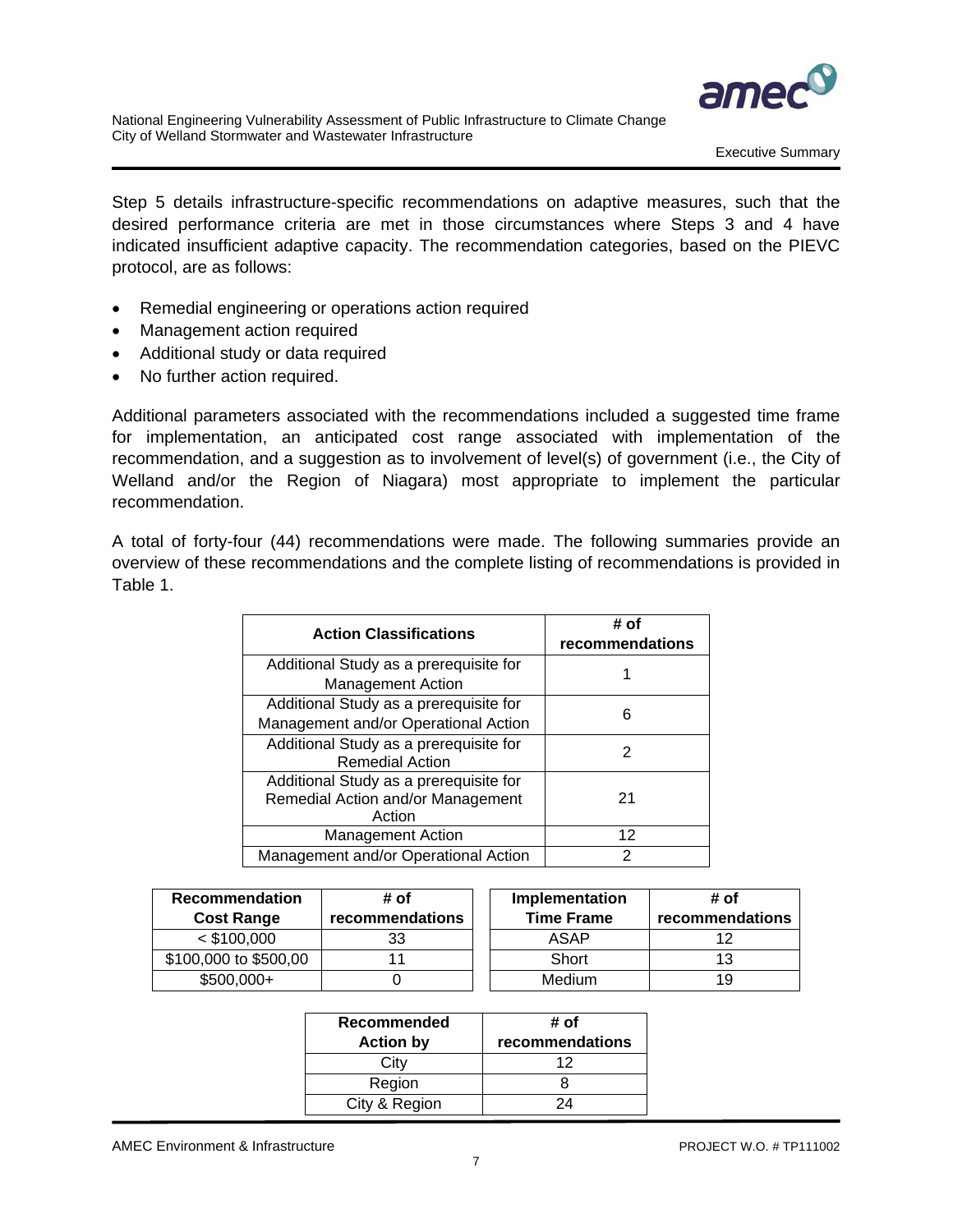

The following recommendations are made as an outcome of the PIEVC risk assessment of City of Welland infrastructure coupled with the development of current and projected IDF relationships for the Environment Canada weather stations at Port Colborne (ref. Appendix C of the Technical Report):

- The City of Welland municipal standards outline the design of storm sewers based on IDF curves (Rainfall Intensity Duration Frequency curves). The City of Welland has used a 1963 based IDF relationship for storm sewer design until the present. It is recommended that the implications (as related to performance and life cycle costing) of the application of the current Environment Canada (i.e., 2000) or the projected (i.e., 2020 and 2050) IDF relationships, developed for this risk assessment, be evaluated to determine long-term applicability for the storm sewer collection system design, operation and maintenance. In the context of the PIEVC recommendations categories, this would be considered 'Additional Study as a prerequisite for Remedial Action and/or Management Action'.
- The City of Welland infrastructure design standards presently direct the use of the 2 year return period rainfall design event for design of storm sewers in the municipality. It is recommended that the implications of a change in this design standard to a 5 year or a 10 year design rainfall event should be evaluated in the context of current sewer infrastructure capital plans, performance metrics and long-term sewer objectives. In the context of the PIEVC recommendations categories, this would be considered 'Additional Study as a pre-requisite for Remedial Action and/or Management Action'.

The outcomes of this assessment are expected to drive future remedial action at the studyspecific infrastructure locations in the City of Welland. Further, the results of this assessment will be incorporated into the PIEVC national knowledge base which has been formed as a basis for analysis and development of recommendations for review of codes, standards and engineering practices across Canada.

#### **REFERENCES**

Intergovernmental Panel on *Climate Change 2001: Impacts, Adaptation, and Vulnerability,*  Climate Change, 2001 Edited by James J. McCarthy Osvaldo F. Canziani, Neil A. Leary, David J. Dokken Kasey S. White, Contribution of Working Group II to the Third Assessment Report of the Intergovernmental Panel on Climate Change, Cambridge University Press, ISBN 0 521 80768 9 (hardback) / ISBN 0 521 01500 6 (paperback), 2001.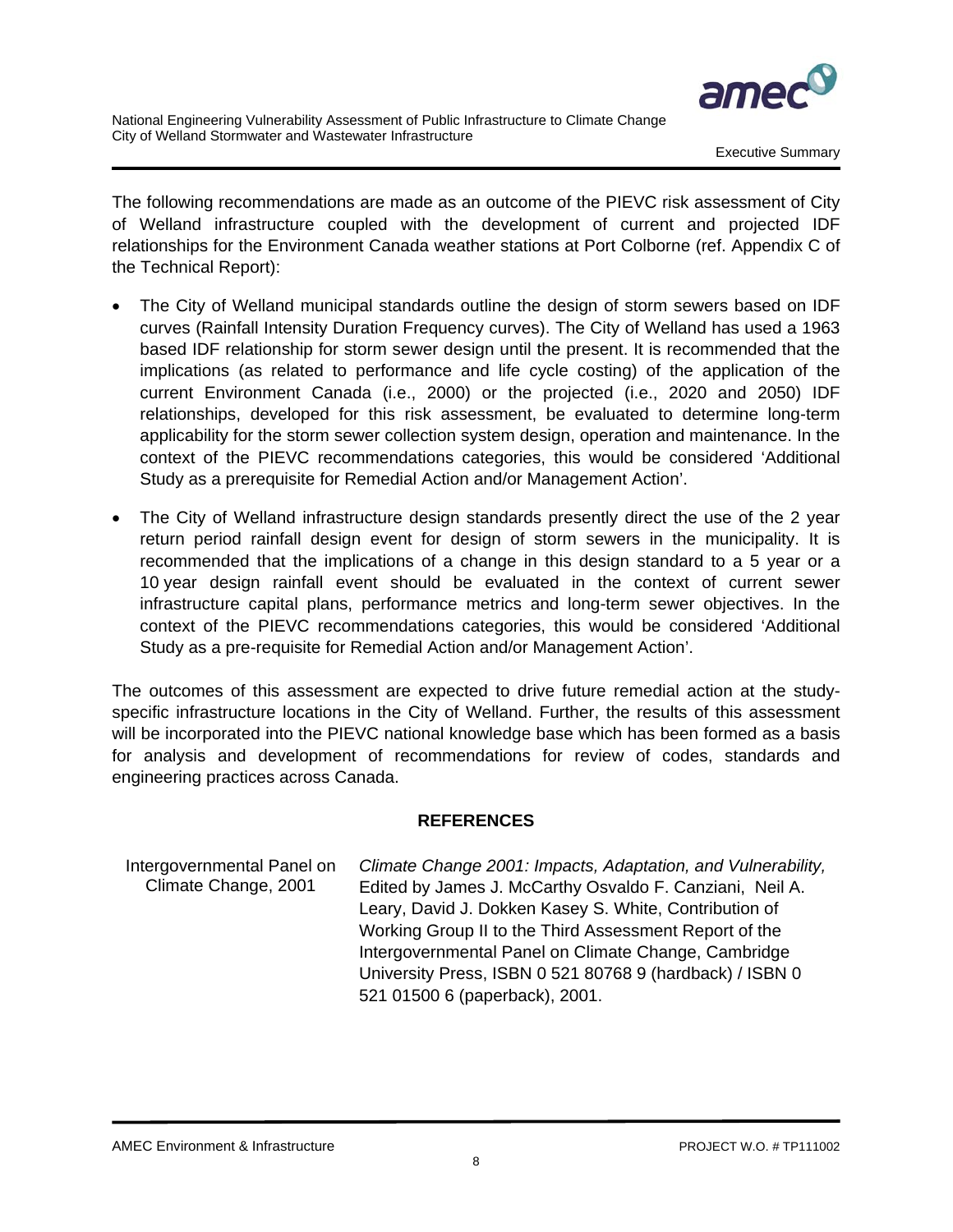hould be initiated within 5 years hould be initiated within 10 years

|                                                |                                                              |                                                                                                           |                                                                                                                                                                                                                                                                                                                                                                                                                                                                                                                      |         |                                        |             |                              |                                         |                  |          |               | Table 1 : Recommendations           |                                 |
|------------------------------------------------|--------------------------------------------------------------|-----------------------------------------------------------------------------------------------------------|----------------------------------------------------------------------------------------------------------------------------------------------------------------------------------------------------------------------------------------------------------------------------------------------------------------------------------------------------------------------------------------------------------------------------------------------------------------------------------------------------------------------|---------|----------------------------------------|-------------|------------------------------|-----------------------------------------|------------------|----------|---------------|-------------------------------------|---------------------------------|
|                                                |                                                              |                                                                                                           |                                                                                                                                                                                                                                                                                                                                                                                                                                                                                                                      |         |                                        |             | <b>Performance Responses</b> |                                         |                  |          |               |                                     |                                 |
| <b>Infrastructure Component</b>                | Climate Variable /<br>(Priority of<br><b>Climate Effect)</b> | Recommendation<br>Category                                                                                | <b>Comments on Recommendations</b>                                                                                                                                                                                                                                                                                                                                                                                                                                                                                   |         | Design<br>Functionality<br>Environment | Performance | Emergencies                  | Insurance<br>Policies<br>Social Effects | Quality<br>Water | Economic | Cost<br>Range | Implementation<br><b>Time Frame</b> | Recommended<br><b>Action By</b> |
| <b>Wastewater / Combined Collection System</b> |                                                              |                                                                                                           |                                                                                                                                                                                                                                                                                                                                                                                                                                                                                                                      |         |                                        |             |                              |                                         |                  |          |               |                                     |                                 |
| General                                        | General                                                      | <b>Management Action</b>                                                                                  | It is recommended that the City of Welland continue to work with the Regional Municipality of<br>Niagara to determine the effect of climate change on achievable flow reduction through sewer $ Y $<br>separation and inflow and infiltration reduction programs.                                                                                                                                                                                                                                                    |         |                                        |             |                              | Y  <br>Y                                | Y                |          | \$\$          | Short                               | City & Region                   |
|                                                |                                                              | <b>Management Action</b>                                                                                  | Many of the recommendations in this study would be most effective if completed in<br>conjunction with ongoing and new Municipal and Regional initiatives, continued co-ordination<br>and dialogue required.                                                                                                                                                                                                                                                                                                          |         |                                        |             |                              |                                         |                  |          | \$            | ASAP                                | City & Region                   |
|                                                |                                                              | <b>Management Action</b>                                                                                  | Infrastructure funding to complete the sewer separation program is constrained resulting in<br>implementation delays. Welland should work with all levels of government to establish a $ Y Y$<br>consistent funding program for the sewer separation program.                                                                                                                                                                                                                                                        |         |                                        |             |                              |                                         | Y                |          | \$            | ASAP                                | City & Region                   |
|                                                |                                                              | <b>Management Action</b>                                                                                  | Infrastructure funding to maintain the existing collection system and replacing aging<br>components of the system is required. Welland should work with all levels of government to $ Y Y$<br>establish a consistent funding program for the sewer maintenance program.                                                                                                                                                                                                                                              |         |                                        | Y           |                              |                                         | Y                |          | \$            | ASAP                                | City & Region                   |
|                                                |                                                              | <b>Additional Study</b><br>as a prerequisite for<br>Remedial Action<br>and/or<br><b>Management Action</b> | An assessment of the impact of a change in the Ministry of Environment Procedure F-5-5<br>and/or the impact of compliance with Ministry of Environment Procedure F-5-1 should be<br>completed.                                                                                                                                                                                                                                                                                                                       | Y       | Y                                      | Y           |                              |                                         | Y                |          | \$            | Short                               | City & Region                   |
|                                                |                                                              | <b>Additional Study</b><br>as a prerequisite for<br>Remedial Action<br>and/or<br><b>Management Action</b> | Infrastructure vulnerability exists to increased rain as a trigger for increased frequency of<br>CSO's. Mitigation is possible through on-going and currently planned sewer separation.<br>Beyond this, the extent of the impact is partially dependent on the design standard of the<br>separated sewer systems and the allowance for inflow and infiltration. Further study is<br>required to identify the relationship between increased rainfall and inflow and infiltration rates<br>in the collection systems. | $Y$ $Y$ |                                        |             |                              |                                         | Y                |          | \$\$          | Short                               | City                            |
|                                                |                                                              | <b>Additional Study</b><br>as a prerequisite for<br>Remedial Action<br>and/or<br><b>Management Action</b> | City of Welland programs aimed at reducing wet weather flow in the collection systems are on-<br>going. These should be continued and actively promoted to residents perhaps through<br>increased educational opportunities. An assessment of the applicability of green infrastructure, $ Y Y$<br>as an additional tool to increase resiliency in adapting to climate change, should be<br>completed.                                                                                                               |         |                                        |             |                              | Y<br>Y                                  |                  |          | \$            | Short                               | City                            |

| \$\$\$<br>a of Anticipated Cost for Implementation of Recommendation<br>Range |             | \$100,000       | Frame<br>īme | <b>ASAP</b>   | s possible<br>as soon<br>. as |
|-------------------------------------------------------------------------------|-------------|-----------------|--------------|---------------|-------------------------------|
|                                                                               | ሖለ<br>ΨΨ    | \$500,000<br>៶៴ |              | <b>Short</b>  | implementation sho            |
|                                                                               | ጦጦጦ<br>$D+$ | \$500,000+      |              | <b>Medium</b> | implementation sho            |

## Priority of Climate Effect This value represents the Response Severity Scale Factor (P) multiplied by the Climate Probability Scale Factor (S) and is used to determine how the interaction will be assessed in the context of the PIEVC Protocol. The Climate Probability Scale Factor reflects the expectation of a change in a climate variable under the influence of climate change. The Response Severity Scale Factor reflects the expected severity of the interaction between the climate phenomena and the infrastructure component. As such, different climate phenomena may lead to varying response severities.

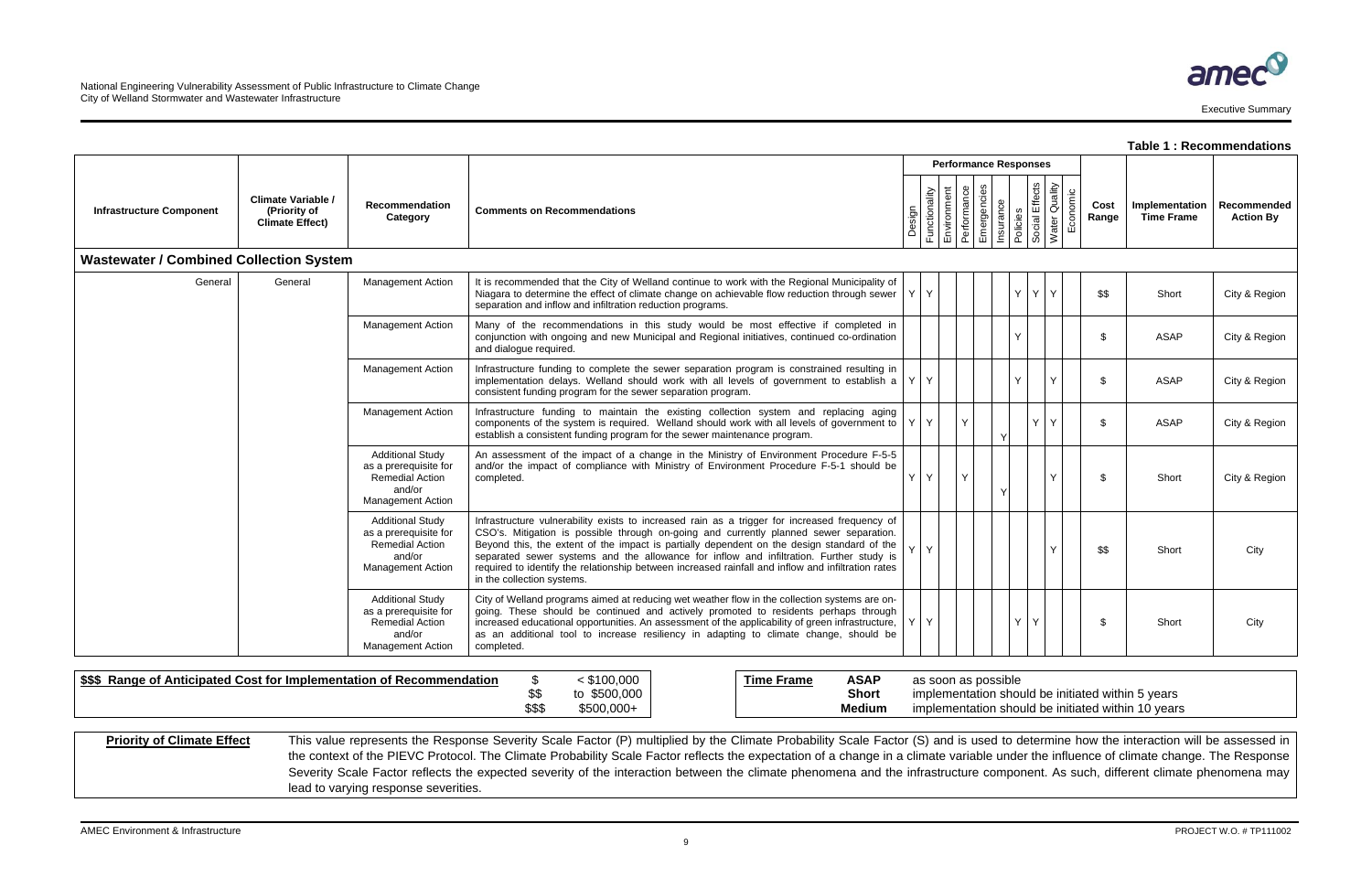|                                                  |                                                                     |                                                                                                                  |                                                                                                                                                                                                                                                                                                                                                                                                                                          |        |         |                              |              |                          |          |                              |              |          |               | Table 1 : Recommendations (cont'd)  |                                 |
|--------------------------------------------------|---------------------------------------------------------------------|------------------------------------------------------------------------------------------------------------------|------------------------------------------------------------------------------------------------------------------------------------------------------------------------------------------------------------------------------------------------------------------------------------------------------------------------------------------------------------------------------------------------------------------------------------------|--------|---------|------------------------------|--------------|--------------------------|----------|------------------------------|--------------|----------|---------------|-------------------------------------|---------------------------------|
|                                                  |                                                                     |                                                                                                                  |                                                                                                                                                                                                                                                                                                                                                                                                                                          |        |         | <b>Performance Responses</b> |              |                          |          |                              |              |          |               |                                     |                                 |
| <b>Infrastructure Component</b>                  | <b>Climate Variable /</b><br>(Priority of<br><b>Climate Effect)</b> | <b>Recommendation</b><br>Category                                                                                | <b>Comments on Recommendations</b>                                                                                                                                                                                                                                                                                                                                                                                                       | Design |         | Functionality<br>Environment | Performance  | Emergencies<br>Insurance | Policies | Effects<br>Social<br>Water ( | Quality      | Economic | Cost<br>Range | Implementation<br><b>Time Frame</b> | Recommended<br><b>Action By</b> |
| Wastewater / Combined Collection System (cont'd) |                                                                     |                                                                                                                  |                                                                                                                                                                                                                                                                                                                                                                                                                                          |        |         |                              |              |                          |          |                              |              |          |               |                                     |                                 |
| Manholes and Pipes                               | Heavy Rain (20)                                                     | <b>Additional Study</b>                                                                                          | An assessment of collection system capacity requirements under projected rainfall conditions                                                                                                                                                                                                                                                                                                                                             |        |         |                              |              |                          |          |                              |              |          |               |                                     |                                 |
|                                                  | 5 day total Rain (20)                                               | as a prerequisite for<br><b>Remedial Action</b>                                                                  | should be completed.                                                                                                                                                                                                                                                                                                                                                                                                                     |        | YY      |                              |              | Y Y Y Y Y                |          |                              |              |          | \$            | Short                               | City & Region                   |
|                                                  | Winter Rain (20)                                                    | and/or<br><b>Management Action</b>                                                                               |                                                                                                                                                                                                                                                                                                                                                                                                                                          |        |         |                              |              |                          |          |                              |              |          |               |                                     |                                 |
| <b>Inverted Siphons</b>                          | Heavy Rain (25)                                                     | <b>Additional Study</b>                                                                                          | Projected increases in rainfall could increase the flow, velocities, and head loss in siphons,                                                                                                                                                                                                                                                                                                                                           |        |         |                              |              |                          |          |                              |              |          |               |                                     |                                 |
|                                                  | 5 day total Rain (25)                                               | as a prerequisite for<br>Remedial Action<br>and/or<br><b>Management Action</b>                                   | which has the potential to cause backups in the collection system, resulting in additional<br>volumes of CSO's. An assessment of siphon capacity requirements under projected rainfall<br>conditions should be completed.                                                                                                                                                                                                                |        | $Y$ $Y$ |                              | Y            |                          |          |                              |              |          | \$            | Short                               | City & Region                   |
| Reservoirs                                       | 5 day total Rain (15)                                               | <b>Additional Study</b><br>as a prerequisite for<br><b>Remedial Action</b><br>and/or<br><b>Management Action</b> | Reservoirs in the system provide some flexibility to accommodate higher flows which will<br>result from projected increases in rainfall. Capacity issues have already been identified at<br>locations in the system. An assessment of reservoir capacity requirements under projected<br>rainfall conditions should be completed.                                                                                                        |        |         |                              |              | Y                        | Υ        | Y                            |              |          | \$            | Medium                              | City & Region                   |
| <b>Pumping Stations</b>                          | Heavy Rain (25)<br>5 day total Rain (20)                            | <b>Additional Study</b><br>as a prerequisite for<br>Remedial Action<br>and/or<br><b>Management Action</b>        | Increased flows, as a result of projected changes in rainfall, at the pump stations may exceed<br>pump station capacity, which could result in additional volumes (and frequency) of CSO's. An<br>assessment of pump capacity requirements under projected rainfall conditions should be<br>completed.                                                                                                                                   |        | Y       |                              | $\mathsf{v}$ |                          |          |                              |              |          | \$\$          | Medium                              | Region                          |
|                                                  | General                                                             | <b>Management Action</b>                                                                                         | The loss of electricity supply to the pumping stations was identified as a potential impact of<br>severe weather. Ensure adequate backup power and / or emergency plans for the pumping<br>stations.                                                                                                                                                                                                                                     |        | Y       |                              | $\mathsf{v}$ |                          |          |                              |              |          | \$\$          | Medium                              | City & Region                   |
| <b>Flow Control Structures</b>                   | Heavy Rain (25)<br>5 day total Rain (25)                            | <b>Additional Study</b><br>as a prerequisite for<br>Remedial Action<br>and/or<br><b>Management Action</b>        | Assessment of the current capacity and future loads at each structure subsequent to sewer<br>separation should be completed.  Will need to build on current work (AMEC 2011) and<br>subsequent/future needs.                                                                                                                                                                                                                             |        | YY      | YYY                          |              |                          | Y        | Y I                          | $\mathsf{Y}$ |          | \$            | Medium                              | City & Region                   |
| CSO's                                            | Heavy Rain (25)<br>5 day total Rain (25)                            | <b>Additional Study</b><br>as a prerequisite for<br><b>Remedial Action</b><br>and/or<br><b>Management Action</b> | Increased rainfall is expected to increase the flows at these the outfalls (given that the<br>frequency and magnitude of CSO's is expected to increase). If the outfalls are undersized,<br>higher discharge velocities may lead to erosion at the mouth of the outfall pipe. Additional<br>study is required to ensure that outfall capacity and configuration is appropriate to<br>accommodate projected future increases in rainfall. |        |         | Y Y Y Y Y Y                  |              |                          |          | YYY                          |              |          | \$            | Medium                              | City & Region                   |

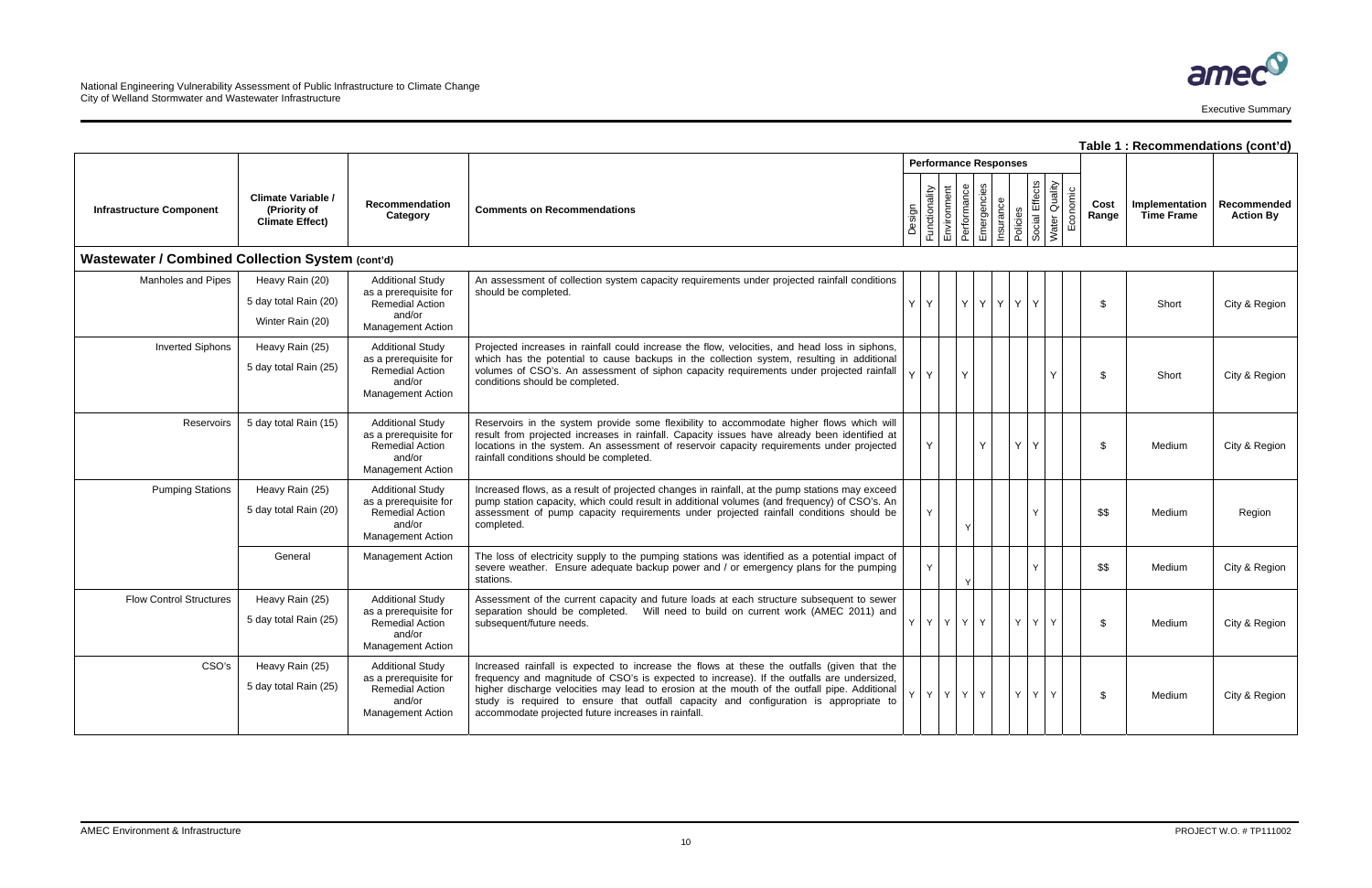|                                     |                                                                     |                                                                                                                  |                                                                                                                                                                                                                                                                                                                                                                                                                                                                                                 |                                                                      |                              |    |   |                                                          |          |               | Table 1: Recommendations (cont'd)   |                                 |
|-------------------------------------|---------------------------------------------------------------------|------------------------------------------------------------------------------------------------------------------|-------------------------------------------------------------------------------------------------------------------------------------------------------------------------------------------------------------------------------------------------------------------------------------------------------------------------------------------------------------------------------------------------------------------------------------------------------------------------------------------------|----------------------------------------------------------------------|------------------------------|----|---|----------------------------------------------------------|----------|---------------|-------------------------------------|---------------------------------|
|                                     |                                                                     |                                                                                                                  |                                                                                                                                                                                                                                                                                                                                                                                                                                                                                                 |                                                                      | <b>Performance Responses</b> |    |   |                                                          |          |               |                                     |                                 |
| <b>Infrastructure Component</b>     | <b>Climate Variable /</b><br>(Priority of<br><b>Climate Effect)</b> | Recommendation<br>Category                                                                                       | <b>Comments on Recommendations</b>                                                                                                                                                                                                                                                                                                                                                                                                                                                              | Design<br>Functionality<br>Environment<br>Performance<br>Emergencies |                              |    |   | Insurance<br>Policies<br>Social Effects<br>Water Quality | Economic | Cost<br>Range | Implementation<br><b>Time Frame</b> | Recommended<br><b>Action By</b> |
| <b>Stormwater Collection System</b> |                                                                     |                                                                                                                  |                                                                                                                                                                                                                                                                                                                                                                                                                                                                                                 |                                                                      |                              |    |   |                                                          |          |               |                                     |                                 |
| General                             | General                                                             | <b>Management Action</b>                                                                                         | It is recommended that the City of Welland continue to work with the Regional Municipality of<br>Niagara to determine the effect of climate change on achievable flow reduction through sewer $ Y Y$<br>separation and inflow and infiltration programs.                                                                                                                                                                                                                                        |                                                                      |                              |    |   | YYY                                                      |          | \$\$          | Short                               | City & Region                   |
|                                     |                                                                     | <b>Additional Study</b><br>as a prerequisite for<br><b>Remedial Action</b><br>and/or<br><b>Management Action</b> | The City of Welland municipal standards outline the design of storm sewers based on IDF<br>curves (Rainfall Intensity Duration Frequency curves). The City of Welland has used a 1963<br>based IDF relationship for sewer design until the present. The Application implications of the<br>updated (i.e., 2011) and the projected (i.e., 2020 and 2050) IDF relationships, developed for<br>this risk assessment, should be evaluated to determine long-term applicability for sewer<br>design. | Y                                                                    |                              | Y  |   |                                                          |          | -\$           | ASAP                                | City                            |
|                                     |                                                                     | <b>Additional Study</b><br>as a prerequisite for<br><b>Remedial Action</b><br>and/or<br><b>Management Action</b> | The City of Welland municipal standards direct the use of the 2 year return period rainfall<br>design event for design of storm sewers. The implications of a change in this design standard<br>to a 5 year or a 10 year design rainfall event should be evaluated in the context of current $ Y $<br>sewer infrastructure capital plans and long-term sewer objectives.                                                                                                                        |                                                                      |                              | Y. |   |                                                          |          | -\$           | ASAP                                | City                            |
|                                     |                                                                     | <b>Additional Study</b><br>as a prerequisite for<br><b>Remedial Action</b><br>and/or<br><b>Management Action</b> | City of Welland programs aimed at reducing wet weather flow in the collection systems are on-<br>going. These should be continued and actively promoted to residents. An assessment of the<br>applicability of green infrastructure, as an additional tool to increase resiliency in adapting to $ Y $<br>climate change, should be completed.                                                                                                                                                  | $\mathsf{Y}$                                                         |                              |    |   | YY                                                       |          | -\$           | Short                               | City                            |
|                                     |                                                                     | <b>Management Action</b>                                                                                         | Infrastructure funding to maintain the existing collection system and replacing aging<br>components of the system is required. Welland should work with all levels of government to $ Y $<br>establish a consistent funding program for the sewer maintenance program.                                                                                                                                                                                                                          |                                                                      |                              | Y  |   | YY                                                       |          | \$            | ASAP                                | City & Region                   |
|                                     |                                                                     | <b>Management Action</b>                                                                                         | Many of the recommendations in this study would be most effective if completed in conjunction<br>with ongoing and new Municipal and Regional initiatives; continued co-ordination and dialogue<br>required.                                                                                                                                                                                                                                                                                     |                                                                      |                              |    | Υ |                                                          |          | -\$           | ASAP                                | City & Region                   |
|                                     |                                                                     | <b>Additional Study</b><br>as a prerequisite for<br>Remedial Action<br>and/or<br><b>Management Action</b>        | Projected increases in Winter Rain frequency was identified as potentially adding to the<br>frequency of CSO events given that Winter Rain can occur in periods when the ground is<br>frozen leading to significant run off episodes from minor rainfall events. The impact of Winter $ Y Y$<br>Rain on the stormwater collection system and flooding should be assessed.                                                                                                                       |                                                                      |                              |    |   |                                                          |          | \$            | Medium                              | City                            |
| Catchbasins and Pipes               | Heavy Rain (20)<br>5 day total Rain (15)                            | <b>Additional Study</b><br>as a prerequisite for<br>Remedial Action<br>and/or<br><b>Management Action</b>        | Additional study is required to ensure that sufficient capacity is available in the system to<br>accommodate projected increase in rainfall.                                                                                                                                                                                                                                                                                                                                                    | Y Y Y Y                                                              |                              |    |   | YYYY                                                     |          | \$\$          | Short                               | City & Region                   |

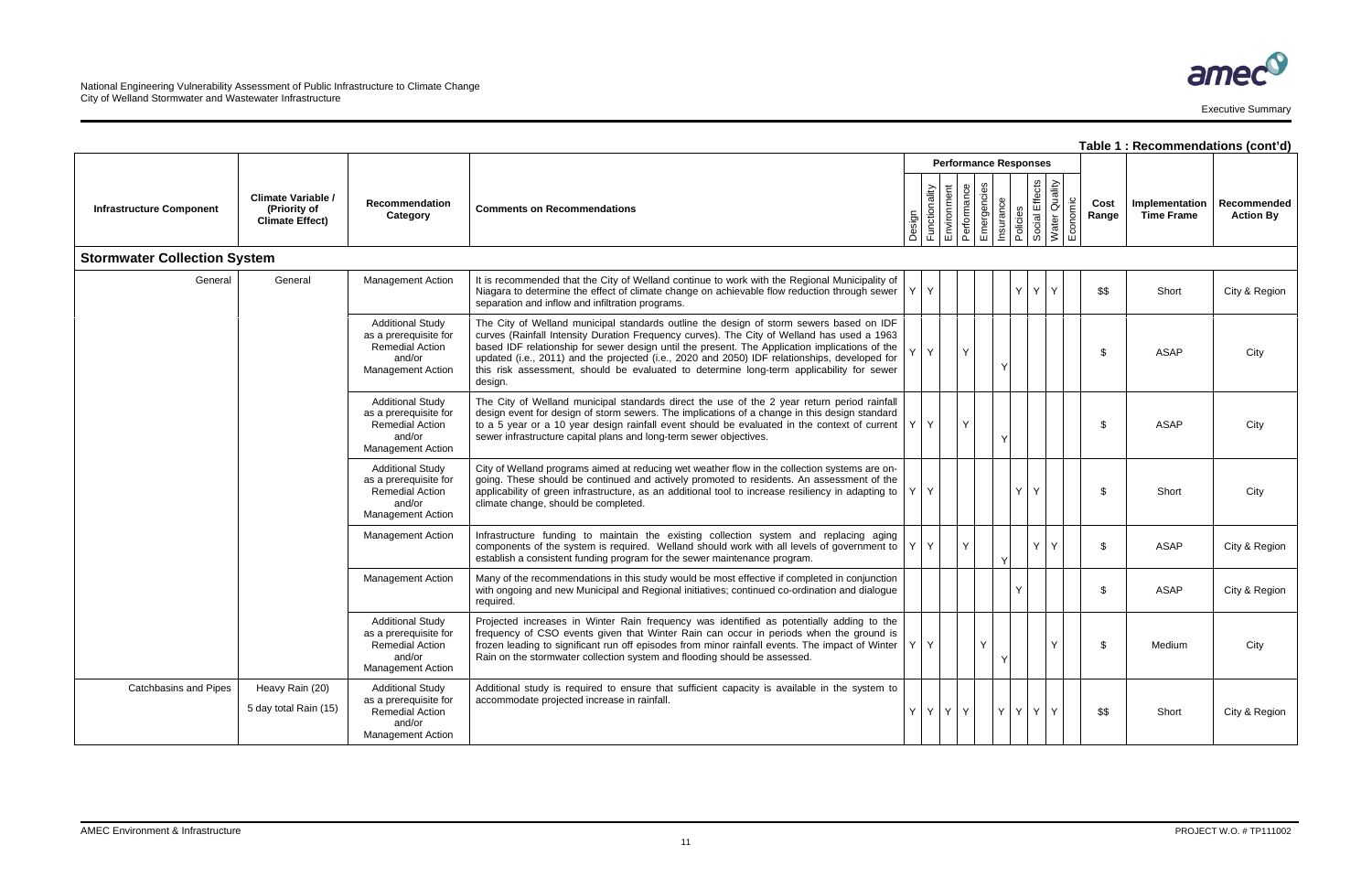|                                              |                                                                     |                                                                                                           |                                                                                                                                                                                                                                                                                                                                                                                                                                                                                                                                                                            |                                                                                                                                                                                                                                                                 |                 |             |             |                          |          |                   |                           |               | Table 1 : Recommendations (cont'd)  |                                 |
|----------------------------------------------|---------------------------------------------------------------------|-----------------------------------------------------------------------------------------------------------|----------------------------------------------------------------------------------------------------------------------------------------------------------------------------------------------------------------------------------------------------------------------------------------------------------------------------------------------------------------------------------------------------------------------------------------------------------------------------------------------------------------------------------------------------------------------------|-----------------------------------------------------------------------------------------------------------------------------------------------------------------------------------------------------------------------------------------------------------------|-----------------|-------------|-------------|--------------------------|----------|-------------------|---------------------------|---------------|-------------------------------------|---------------------------------|
|                                              |                                                                     | <b>Performance Responses</b>                                                                              |                                                                                                                                                                                                                                                                                                                                                                                                                                                                                                                                                                            |                                                                                                                                                                                                                                                                 |                 |             |             |                          |          |                   |                           |               |                                     |                                 |
| <b>Infrastructure Component</b>              | <b>Climate Variable /</b><br>(Priority of<br><b>Climate Effect)</b> | Recommendation<br>Category                                                                                | <b>Comments on Recommendations</b>                                                                                                                                                                                                                                                                                                                                                                                                                                                                                                                                         | Design                                                                                                                                                                                                                                                          | Functionality   | Environment | Performance | Emergencies<br>Insurance | Policies | Effects<br>Social | Water Quality<br>Economic | Cost<br>Range | Implementation<br><b>Time Frame</b> | Recommended<br><b>Action By</b> |
| <b>Stormwater Collection System (cont'd)</b> |                                                                     |                                                                                                           |                                                                                                                                                                                                                                                                                                                                                                                                                                                                                                                                                                            |                                                                                                                                                                                                                                                                 |                 |             |             |                          |          |                   |                           |               |                                     |                                 |
| <b>SWM Facilities</b>                        | Heat Wave (20)                                                      | <b>Additional Study</b><br>as a prerequisite for<br>Remedial Action<br>and/or<br><b>Management Action</b> | Heat Waves are considered to be a potential issue regarding stormwater management<br>facilities and the major overland stormwater conveyance systems. There is the potential<br>during heat waves for stormwater management facilities to lose significant volumes of<br>retained water resulting in favourable mosquito breeding conditions. A secondary effect may<br>be that pond vegetation may die resulting in debris movement during the next wet weather<br>event having the potential to reduce the capacity of (i.e., clog) the downstream conveyance<br>system. |                                                                                                                                                                                                                                                                 | Y.              |             |             | Y Y Y Y Y                |          |                   |                           | \$            | Medium                              | City                            |
|                                              | Heavy Rain (25)                                                     | <b>Additional Study</b><br>as a prerequisite for<br>Remedial Action<br>and/or<br><b>Management Action</b> | Additional study is required to ensure that sufficient capacity is available in the stormwater<br>management system to accommodate projected increase in rainfall (related to flooding and<br>erosion).                                                                                                                                                                                                                                                                                                                                                                    | YY                                                                                                                                                                                                                                                              |                 |             |             | YYYYYY                   |          | Y                 |                           | \$\$          | Short                               | City & Region                   |
|                                              | Snow Accumulation<br>(6)                                            | <b>Additional Study</b><br>as a prerequisite for<br>Remedial Action<br>and/or<br><b>Management Action</b> | Snow accumulation can be an issue in conjunction with Winter Rain in regard to<br>performance of, stormwater management facilities and the major overland stormwater<br>conveyance system. The expectation is that even though projected snow accumulation<br>events are decreasing, having significant snow accumulated on the ground, coupled with a<br>Winter Rain event could have serious results. The potential impact of Winter Rain coupled<br>with Snow Accumulation in SWM Facilities should be assessed.                                                        |                                                                                                                                                                                                                                                                 | Y               |             |             | Y Y Y Y Y                |          |                   |                           | \$            | Medium                              | City                            |
| Oil Grit Separators                          | Heavy Rain (15)<br>5 Day Total Rain (20)                            | <b>Additional Study</b><br>as a prerequisite for<br>Remedial Action<br>and/or<br><b>Management Action</b> | Performance (i.e., sediment removals rates) of Oil/Grit Separators is typically based on<br>historic average annual rainfall conditions. Given the projected changes in annual rainfall<br>patterns, OGS performance is expected to be reduced. The impact of this potential change<br>on receiving system water quality and maintenance frequency and costs should be<br>assessed.                                                                                                                                                                                        | YY                                                                                                                                                                                                                                                              |                 | Y           | Y           |                          |          |                   |                           | \$            | Medium                              | City                            |
| Major Overland System<br>(New and Old)       | Heat Wave (16)                                                      | <b>Additional Study</b><br>as a prerequisite for<br>Remedial Action<br>and/or<br><b>Management Action</b> | Roadways, which often act as the major system conveyance, can be significantly impacted<br>by high temperature and heat waves both in terms of degradation of the asphalt surface and<br>in terms of movement of harmful substances from the asphalt material into the environment,<br>particularly with stormwater runoff. An assessment of road conditions in the context of<br>capacity and impact for major flow and quality should be completed.                                                                                                                      | Y.                                                                                                                                                                                                                                                              | Y               |             |             | Y Y Y Y                  |          | Y                 |                           | \$            | Medium                              | City                            |
|                                              | Heavy Rain (20)                                                     | <b>Additional Study</b>                                                                                   | Given the projected changes in annual rainfall patterns, the major overland runoff systems<br>are expected to be in use more frequently, potentially leading to increased frequency of<br>flooding. Assessment of the capacity of the major systems should be completed.<br>and/or                                                                                                                                                                                                                                                                                         |                                                                                                                                                                                                                                                                 |                 |             |             |                          |          |                   |                           |               |                                     |                                 |
|                                              | Snow Accumulation<br>(6)<br>Winter Rain (25)                        | as a prerequisite for<br>Remedial Action<br><b>Management Action</b>                                      |                                                                                                                                                                                                                                                                                                                                                                                                                                                                                                                                                                            | $Y$ $Y$                                                                                                                                                                                                                                                         |                 |             |             | Y Y Y Y                  |          |                   |                           | \$\$          | Short                               | City                            |
| Outfalls                                     | Heavy Rain (25)                                                     | <b>Additional Study</b><br>as a prerequisite for<br>Remedial Action<br>and/or                             | The stormwater collection system discharges to the Welland River at a number of outfalls. A                                                                                                                                                                                                                                                                                                                                                                                                                                                                                |                                                                                                                                                                                                                                                                 |                 |             |             |                          |          |                   |                           |               |                                     |                                 |
|                                              | 5 day total Rain (25)<br>Winter Rain (25)                           |                                                                                                           |                                                                                                                                                                                                                                                                                                                                                                                                                                                                                                                                                                            | potential erosion issue, due to increased extreme rainfall events, is anticipated at storm<br>outfalls. Additional study is required to ensure that outfall capacity and configuration is<br>appropriate to accommodate projected future increases in rainfall. | $Y$ $Y$ $Y$ $Y$ |             |             |                          |          | Y                 | Y                         |               | \$                                  | Medium                          |
|                                              |                                                                     | <b>Management Action</b>                                                                                  |                                                                                                                                                                                                                                                                                                                                                                                                                                                                                                                                                                            |                                                                                                                                                                                                                                                                 |                 |             |             |                          |          |                   |                           |               |                                     |                                 |

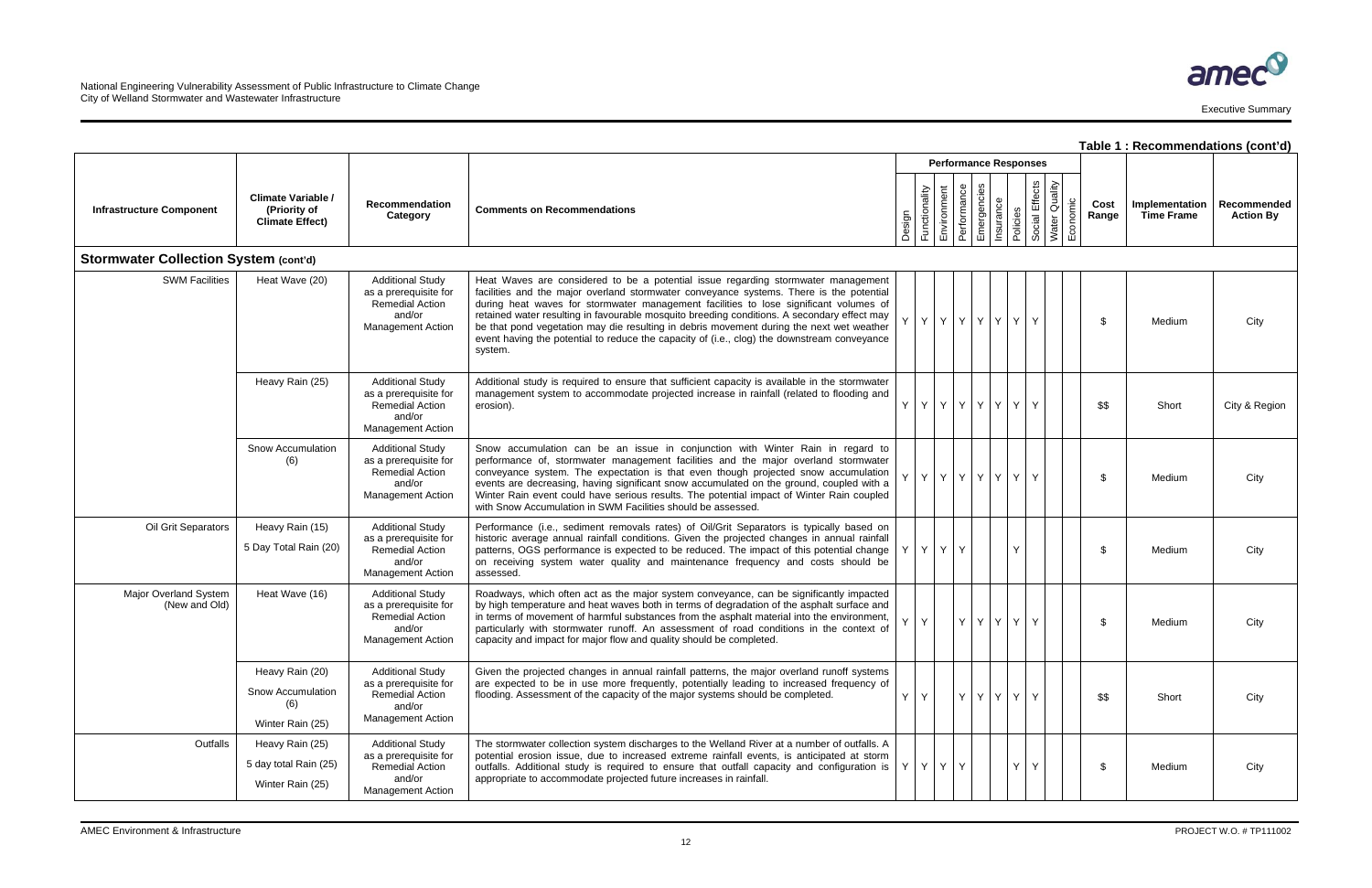|                                                     |                                                                              |                                                                                                    |                                                                                                                                                                                                                                                                                                                                                                                                                                                                                                                                               |                              |               |                            |             |           |              |                                 |  |            |               | Table 1 : Recommendations (cont'd)  |                                 |
|-----------------------------------------------------|------------------------------------------------------------------------------|----------------------------------------------------------------------------------------------------|-----------------------------------------------------------------------------------------------------------------------------------------------------------------------------------------------------------------------------------------------------------------------------------------------------------------------------------------------------------------------------------------------------------------------------------------------------------------------------------------------------------------------------------------------|------------------------------|---------------|----------------------------|-------------|-----------|--------------|---------------------------------|--|------------|---------------|-------------------------------------|---------------------------------|
|                                                     |                                                                              |                                                                                                    |                                                                                                                                                                                                                                                                                                                                                                                                                                                                                                                                               | <b>Performance Responses</b> |               |                            |             |           |              |                                 |  |            |               |                                     |                                 |
| <b>Infrastructure Component</b>                     | <b>Climate Variable /</b><br>(Priority of<br><b>Climate Effect)</b>          | Recommendation<br>Category                                                                         | <b>Comments on Recommendations</b>                                                                                                                                                                                                                                                                                                                                                                                                                                                                                                            | Design                       | Functionality | Performance<br>Environment | Emergencies | Insurance | Policies     | Social Effects<br>Water Quality |  | Economic   | Cost<br>Range | Implementation<br><b>Time Frame</b> | Recommended<br><b>Action By</b> |
| <b>WWTP</b>                                         |                                                                              |                                                                                                    |                                                                                                                                                                                                                                                                                                                                                                                                                                                                                                                                               |                              |               |                            |             |           |              |                                 |  |            |               |                                     |                                 |
| General                                             | Floods (7)                                                                   | <b>Additional Study</b><br>as a prerequisite for<br><b>Remedial Action</b>                         | The impact of climate change on the Welland River 100 year flood is not known and should<br>be quantified to determine if a vulnerability to future flood conditions exists.                                                                                                                                                                                                                                                                                                                                                                  | Y                            | $Y$ $Y$       | Y                          | Y.          | Y         |              |                                 |  |            |               | Short                               | Region                          |
|                                                     | <b>High Temperature</b><br>(16)<br>Heat Wave (16)                            | Management Action                                                                                  | Increases in extreme high temperatures could also impact heating / ventilation / air<br>conditioning systems (HVAC), which could affect staff working conditions and process<br>equipment. Ensure the HVAC systems are capable of operating effectively under projected<br>changes in high temperature.                                                                                                                                                                                                                                       |                              |               | Y Y Y Y Y Y Y Y            |             |           |              |                                 |  | \$<br>\$\$ |               | Medium                              | Region                          |
|                                                     | General                                                                      | Management Action                                                                                  | Efforts toward enhanced jurisdictional co-ordination between the City and Region in regard to<br>both the collection systems and WWTP is seen as an opportunity for both levels of<br>government to optimize efforts.                                                                                                                                                                                                                                                                                                                         |                              |               |                            |             |           | $\checkmark$ |                                 |  |            |               | ASAP                                | City & Region                   |
| <b>Main Pumping Station</b>                         | Heat Wave (16)                                                               | <b>Additional Study</b><br>as a prerequisite for<br>Management and/or<br><b>Operational Action</b> | Increased average temperatures could also impact the WWTP infrastructure from a corrosion<br>perspective. Specifically, increased wastewater temperatures would enhance wastewater<br>fermentation in the collection system, in turn producing more hydrogen sulphide. Additional<br>hydrogen sulphide released into the atmosphere at the WWTP would increase the potential<br>for corrosion at the facility. This risk associated with this interaction was considered to be low<br>but should be a consideration in future design efforts. | YY                           |               |                            |             | YYYY      | $Y$ $Y$      |                                 |  |            | \$\$          | Medium                              | Region                          |
|                                                     | Heavy Rain (15)                                                              | <b>Management Action</b>                                                                           | Any planning efforts determining requirements for the WWTP should take climate change<br>issues in account.                                                                                                                                                                                                                                                                                                                                                                                                                                   | Y Y                          |               |                            |             | YYY       | YY           |                                 |  |            | \$            | ASAP                                | Region                          |
|                                                     | Tornado (14)                                                                 | <b>Additional Study</b><br>as a prerequisite for<br>Management and/or<br><b>Operational Action</b> | Tornados were considered to be of significance but only if one were to touch down at or very<br>near to the plant. Disruption of other services related to personnel getting to/from the plant for<br>operation and maintenance activities should be a consideration in future facility planning<br>efforts.                                                                                                                                                                                                                                  | Y Y                          |               |                            |             | YYYY      |              | YY                              |  |            | -\$           | Medium                              | Region                          |
| Screening, Grit Removal and<br><b>Flow Splitter</b> | Heavy Rain (20)<br>5 day total Rain (20)                                     | <b>Management Action</b>                                                                           | Any planning efforts determining requirements for the WWTP should take climate change<br>issues in account.                                                                                                                                                                                                                                                                                                                                                                                                                                   | YY                           |               |                            | YY          |           |              | Y                               |  | Y.         | -\$           | ASAP                                | Region                          |
|                                                     | Tornado (14)                                                                 | <b>Additional Study</b><br>as a prerequisite for<br>Management and/or<br><b>Operational Action</b> | Tornados were considered to be of significance but only if one were to touch down at or very<br>near to the plant. Disruption of other services related to personnel getting to/from the plant for<br>operation and maintenance activities was also considered.                                                                                                                                                                                                                                                                               |                              | Y Y           |                            | YY          |           |              | Y.                              |  | Y          | \$            | Medium                              | Region                          |
| <b>BioSolids Management</b>                         | Heavy Rain (15)<br>5 day total Rain (15)<br>Hurricane/Tropical<br>Storm (14) | <b>Additional Study</b><br>as a prerequisite for<br>Management and/or<br><b>Operational Action</b> | The potential impact of climate change on biosolids management (storage, land application<br>timing, transport, environmental contamination, etc.) should be assessed.                                                                                                                                                                                                                                                                                                                                                                        | $Y$ $Y$                      |               | Y                          | Y           |           |              | YY                              |  |            | \$\$          | Short                               | City & Region                   |